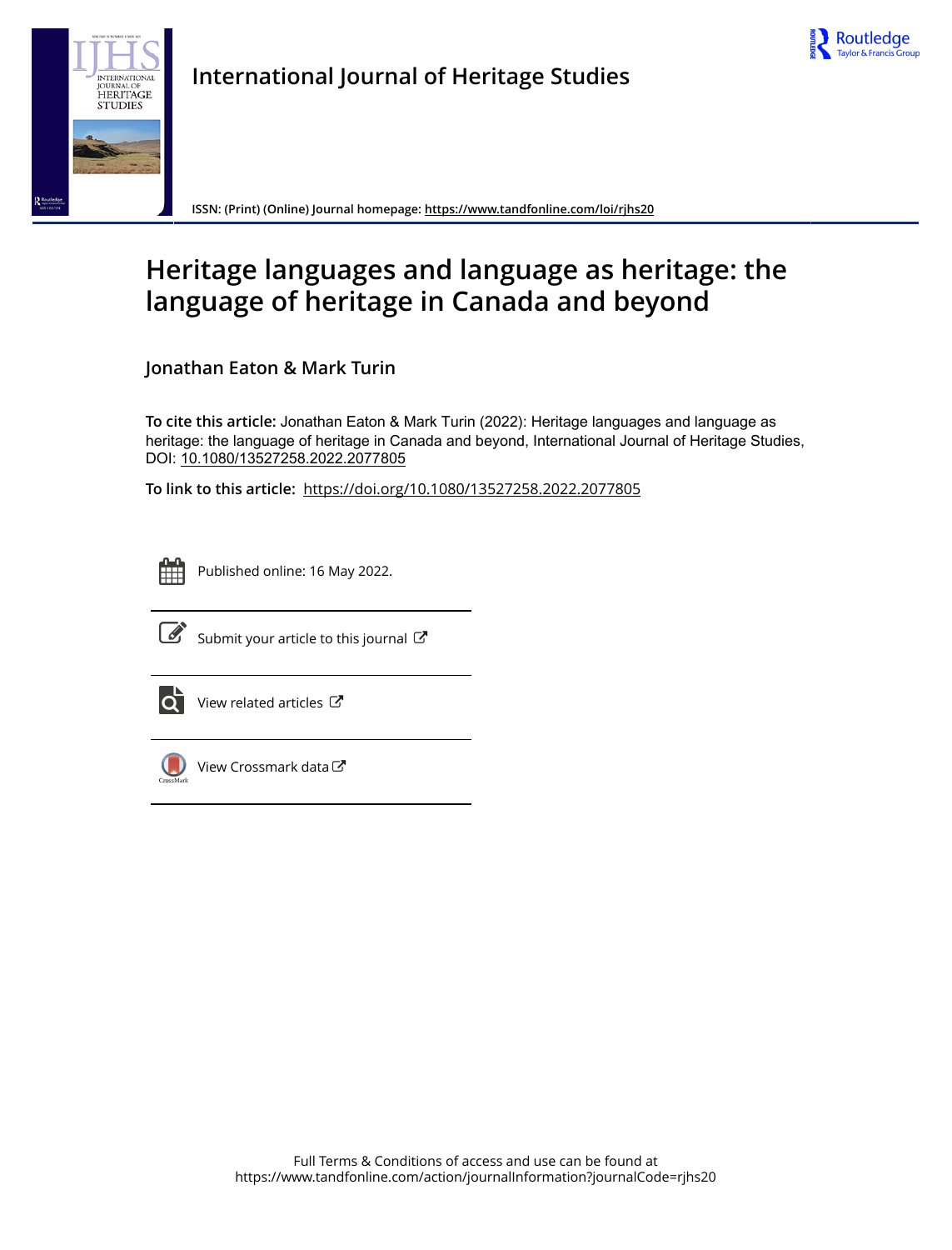

Check for updates

# **Heritage languages and language as heritage: the language of heritage in Canada and beyond**

Jon[a](#page-1-0)tha[n](http://orcid.org/0000-0002-2262-0986) Eaton **D**<sup>a</sup> and Mark Turin **D**<sup>[b](#page-1-0)</sup>

<span id="page-1-0"></span><sup>a</sup>Department of Anthropology, University of British Columbia, Vancouver, BC, Canada; <sup>b</sup>Department of Anthropology and the Institute for Critical Indigenous Studies, University of British Columbia, Vancouver, BC, Canada

#### **ABSTRACT**

This article draws on recent discourses surrounding intangible cultural heritage (ICH) and its relationship to language preservation, practice, and revitalisation to propose that language be considered a form and practice of heritage in and of itself, not merely a vehicle for the conveyance of ICH. As such, language can serve as a bridge between the often-parallel tracks of tangible and intangible heritage, helping arrive at an understanding of heritage that is broader, more nuanced, and more inclusive. Until now, most scholars have resisted fully characterising language as heritage, viewing 'heritagisation' as a threat to the vitality of language rather than embracing language as a boon to the aliveness of heritage. In support of our argument, we draw on examples from Latin America, Asia, and in particular Canada to highlight specific historical and political discourses that determine whose language counts as heritage and whose heritage counts more generally. While certain communities may derive some benefit from an acknowledgement of their language as a form of heritage in service of a language reclamation agenda, the field of heritage will benefit greatly from inviting the vitality of language to enrich its many facets – discourse, practice, materiality, and the interplay among these three.

#### **ARTICLE HISTORY**

Received 03 November 2021 Accepted 11 May 2022

#### **KEYWORDS**

Heritage; language; settler colonialism; indigenous; revitalisation; Canada

# **Preface**

This article stems from discussions between the two authors, both of whom work at the University of British Columbia (UBC) in Vancouver, Canada. Eaton, a PhD student in Socio-Cultural Anthropology, has a background in heritage studies, and Turin, an associate professor of Anthropology and Critical Indigenous Studies, has a research focus on language. Both authors are newcomers to Canada and were intrigued by the use of the term 'heritage languages' and its place in the curriculum of our university. Paging (or, rather, clicking) through the most recent UBC course catalogue<sup>[1](#page-12-0)</sup> reveals a very particular and contingent use of the word 'heritage'. Our university offers full, separate, and parallel learning tracks for 'heritage' and 'non-heritage' speakers of Mandarin Chinese and Cantonese (both of which have large numbers of speakers in Vancouver). Elsewhere in the catalogue, the course Persian Reading and Writing for Persian-Speaking Students is 'restricted to Persian heritage speakers with aural/oral knowledge but no reading/writing skills', indicating a specific conceptualisation of the skills that a heritage speaker of a language is expected to possess. Conversely, a Persian Short Story course is offered for 'native and heritage speakers',

**CONTACT** Jonathan Eaton **externights** detect ubc.ca Department of Anthropology, University of British Columbia, 6303 NW Marine Drive, Vancouver, BC, V6T 1Z1, Canada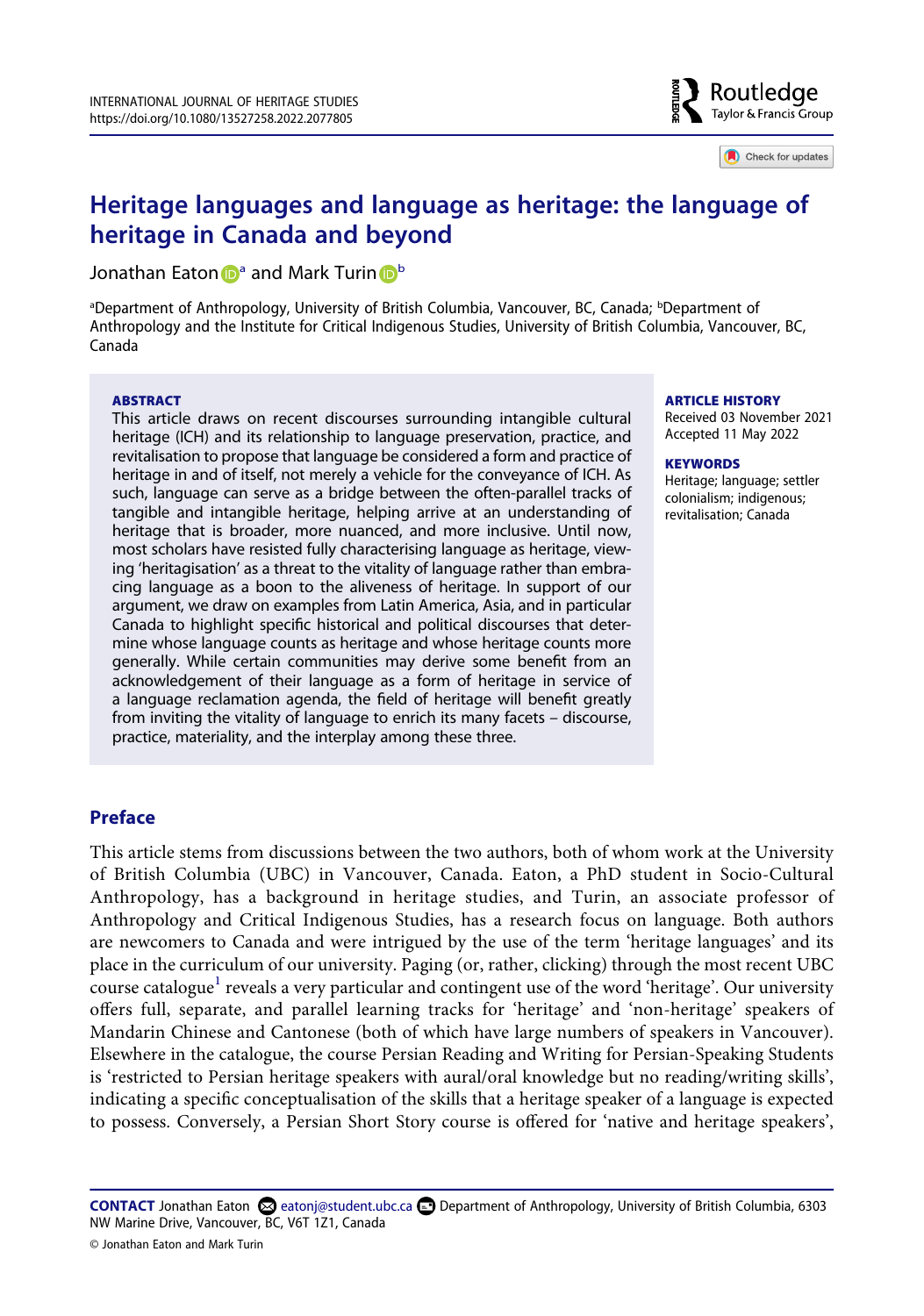indicating distinct forms of language proficiency between these two categories. At our university at least, the term 'heritage language' evokes a certain set of relations, imaginings, attributions and proficiencies.

Just as telling as the course entries focusing on language instruction are those that mention heritage but have no reference to language: an Anthropology course on Museums and Heritage and a Planning course on Urban Design. The only other course with 'heritage' in its description that is not explicitly focussed on language instruction is one devoted to revitalising Indigenous languages. According to its description, this course assesses how various 'heritage resources', including libraries, archives, and museums 'can contribute to endangered language and cultural heritage sustainability'.

Looking at the various ways that 'heritage' is deployed in the course catalogue of our university, we see a pattern emerging. When it comes to the languages of newcomers, settlers, and immigrants to Canada, heritage refers to knowledge of an ancestral language that is essentially incomplete. In relation to the languages spoken by Indigenous peoples, however, heritage refers to tools and techniques that can aid preservation, revitalisation, and reclamation in the face of diminishment and endangerment. Our cursory review of these course catalogue entries offers insights into how the terms heritage and language are used in relation to one another. This, in turn, has encouraged us to explore further, both in the literature and through our fieldwork experiences, productive ways to theorise the connection between heritage and language.

# **Introduction**

In this article, we suggest that the work of heritage – even within the emergent space of Critical Heritage Studies (CHS) – would benefit from greater attention to language. As a spoken and signed cultural practice unique to our species and as an embodied expression of individual and collective belonging, language remains under-theorised within the broader landscape of heritage studies, and it deserves additional intellectual scrutiny and further analytical attention. To that end, we invite critical consideration on the nature of the relationship between heritage and language.

Our inquiry addresses the following questions. First, we assess how language is perceived, theorised, and mobilised within various heritage discourses. Second, we explore under what conditions language can be considered 'heritage', and importantly, by whom and to what end. While the term 'heritage language' is common in settler colonial states such as the United States and Canada, this expression merely hints at an association with heritage that is broadly conceived. We understand the use of heritage language in such contexts to communicate highly specific and coded meanings about imagined ancestral homelands and immigration status that bears only a tangential relationship to the definition of heritage as understood by professionals working in the field.

<span id="page-2-1"></span>Through our comparative analysis of relevant examples, we identify a tendency: language is usually only considered to be a form of heritage when it is no longer spoken or used as the dominant form of communication in a society (Turin [2014](#page-16-0)). In this contribution, we draw on studies from Latin America, Asia, and in particular Canada to consider the place of language in the cultivation of discourses of belonging. In Canada, as a case in point, while English and French receive generous federal support and protection as co-official languages (Cardinal [2004\)](#page-14-0), we explore what place Indigenous languages hold in the national consciousness and whether official and officialising heritage frameworks offer autochthonous languages any protection and resources.

<span id="page-2-0"></span>Engaging with the extant literature on heritage and language, we parse out moments of interaction and divergence between these two fields of academic inquiry and cultural practice. We conclude by proposing that an understanding of language *as* heritage can both enrich and challenge assumptions of how heritage functions; and we envision that the work of language revitalisation and reclamation may serve as a productive conduit between heritage as preservation and living heritage as contemporary practice and use.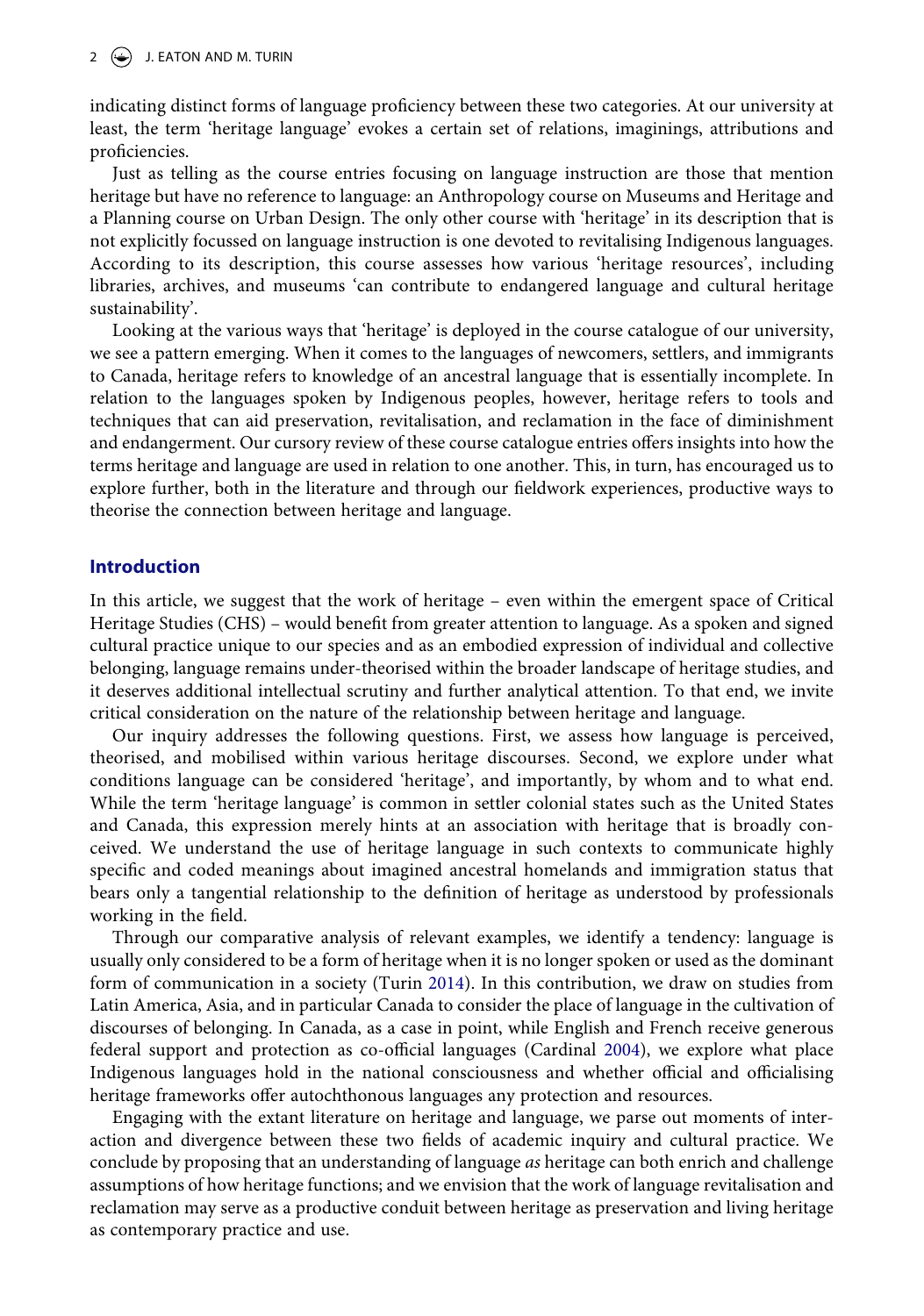#### **Locating language in discourses of heritage**

Situating language within heritage studies requires a particular frame of engagement with heritage *discourses* – in particular, the relationship between heritage discourses and materiality. While heritage discourses and practices have always involved – consciously or not – values-based engagement with the past, recent theoretical developments in the field of heritage studies have opened up new ways of understanding the relationship between language and heritage. In considering heritage in relation to language, we engage with changing considerations of what constitutes heritage. This includes both the generative concept of heritage discourses and one very singular outcome of the practice of international heritage discourses: the categorisation of specific heritage elements as either tangible or intangible.

<span id="page-3-2"></span>Over the past several decades, the discipline of heritage studies has shifted from an overwhelming focus on the preservation of the material fabric of human cultural expression towards an understanding of heritage as a discursive process (Smith [2006](#page-15-0)). This realignment has provided an opening to consider heritage as not only something to be preserved, but as a meaning-making process in and of itself that engages with the past, is mindful of the needs of the present, and at once focused on the transmission of certain values into the future (Smith [2006](#page-15-0); Harrison [2013\)](#page-15-1). Earlier conceptions of heritage as primarily invested in historical and material objects effectively foreclosed the inclusion of language in the practice of heritage. Today's appreciation of heritage as a form of *discourse* invites us to consider how language and heritage may be intertwined. Making connections between heritage and language has the potential to both benefit language revitalisation efforts and enrich heritage studies.

<span id="page-3-3"></span>We find the conception of heritage as discourse – and particularly as an authorised discourse – to be strongly suggestive of an intimate association with language. For Smith [\(2006](#page-15-0), 11), an authorised heritage discourse (AHD) is a hegemonic, institutionalised form of governance that relies heavily on 'expert knowledge' to validate a particular set of practices and performances. In this way, the 'language' of heritage – or, better, the language of the AHD – serves as a specialised professional jargon for a cadre of heritage gatekeepers. In the international heritage field, the 'authorising' of heritage discourses is dominated by literature written in English, French (the dual languages of UNESCO and its ancillary organs), Italian, Spanish, and other European languages (Gentry and Smith [2019\)](#page-15-2). It is worth noting that these languages are also the linguistic vehicles of European colonialism and that heritage is only one of many discourses and ideologies which have been deployed to impose worldviews on Indigenous and original inhabitants living in what are now modern nation-states.

<span id="page-3-0"></span>While the language of heritage discourses may be rooted – as ostensibly scientific language often is – in hegemonic gatekeeping practices that promote certain worldviews over others, recent directions in both heritage research and international heritage discourses point to a productive opening for incorporating language itself *as* heritage. In positioning the field of Critical Heritage Studies vis-à-vis the 'heritage canon', Gentry and Smith [\(2019\)](#page-15-2) advocate for an active engagement with heritage discourses and a critical analysis of heritage making. In so doing, they consider heritage to be both politically engaged and culturally connected, and therefore inherently socially motivated. We find this realignment exciting. Our contribution may be read as an extension of Gentry and Smith's intervention in that we propose language be included in both the theory and practice of heritage, enriching our understanding and challenging our assumptions of how heritage functions.

<span id="page-3-1"></span>We envision that by positioning language within Critical Heritage Studies, it will become possible to further decrease the gap that has emerged between tangible heritage (all things material, such as historic buildings and objects) and intangible heritage (practices and knowledge, such as dance, song, and storytelling). As Harrison and Rose ([2010](#page-15-3)) note, the tangible-intangible dualism can be problematic on account of its rootedness in other western dualisms (e.g. culture-nature, mind-matter) that assume human reason to be separate from and dominant over the material world.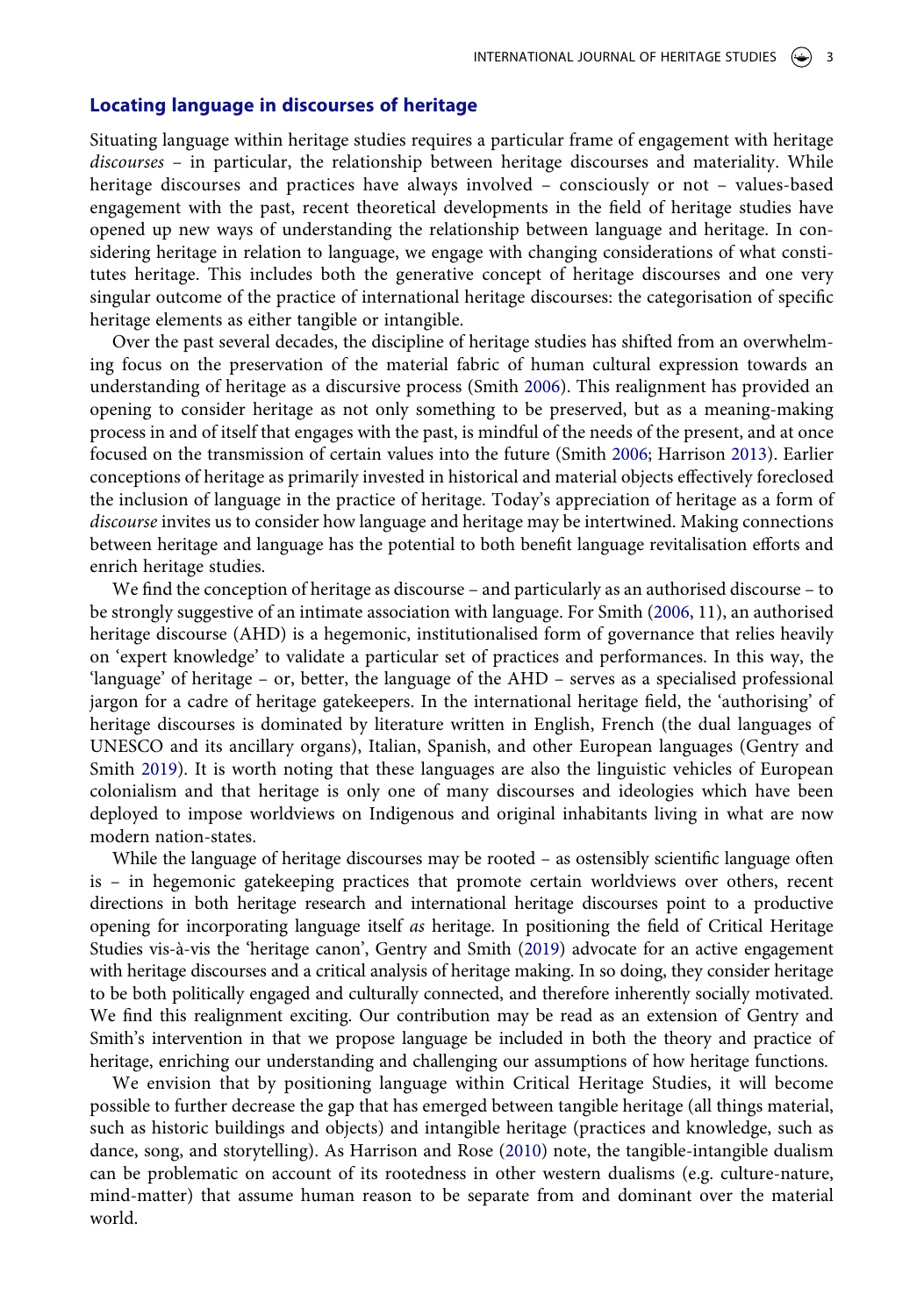#### $4 \quad (*)$  J. EATON AND M. TURIN

<span id="page-4-2"></span>We understand language to serve as a bridge between what can sometimes appear to be two solitudes – the parallel tracks of tangible and intangible heritage – helping us to arrive at an understanding of heritage that is broader, more nuanced, and more inclusive. At the same time, we acknowledge the value of expert practices of heritage – particularly at the state and supra-state level (Hølleland and Skrede [2019](#page-15-4)) – and we do not seek to minimise their lasting impact. In these intergovernmental domains, distinctions between tangible and intangible heritage remain engrained and have long served important strategic purposes (cf. Turner and Tomer [2013](#page-16-1)).

#### <span id="page-4-4"></span>*Synthesising heritage and language: a review of recent literature*

<span id="page-4-3"></span>Given this rootedness, it is instructive to review how recent scholarship has positioned language within established frameworks of heritage classification. Analysing the then-newly-adopted UNESCO Convention for the Safeguarding of the Intangible Cultural Heritage, which mentions language only once, Smeets [\(2004](#page-15-5)) concludes that 'as a vehicle of the intangible cultural heritage [ICH]' (UNESCO [2003,](#page-16-2) 2), language is integral to the safeguarding of ICH although not itself a manifestation of it. This is an intriguing distinction, situating language less as an output, product, or end in itself but rather as a medium for the transmission of heritage.

<span id="page-4-5"></span>Brief as it may be, the framing of language as a 'vehicle' of ICH within the 2003 Convention – as well as the framing of ICH itself within the convention – has influenced subsequent studies that explore the connections between heritage and language. Reviewing the transmission of ethnic languages in Malacca, a World Heritage Site in Malaysia, Abu Bakar et al. [\(2014\)](#page-14-1) conclude that the transmission of these languages does not strongly encourage or stimulate other ICH practices overall. The authors point to a weak statistical association between ethnic language practices and established ICH practices as recognised by UNESCO, including Oral Tradition, Performing Arts, Knowledge, Social Practices and Traditional Craftsmanship. Bakar et al. ([2014,](#page-14-1) 219) also identify the unfavourable influence of 'universal cultures' which have served to dissuade younger generations as well as individuals from higher socio-economic groups from practicing their local cultures.

The study by Bakar et al. helps to expose key differences between language and heritage, as well as the ways that heritage and language push against limits inherent in international regimes of classification and tabulation. First, studies of ICH such as Bakar et al.'s that rely on UNESCO's fixed categories of recognition may not be granular enough to consider the interplay between materiality and practice that exists in many expressions of heritage. As we argue below, thinking of language as heritage presents an opportunity for spanning discourses of tangible and intangible heritage by breathing new life into 'preserved' heritage objects. Second, agreeing with Bakar et al. [2014](#page-14-1), we identify a tension between the established World Heritage principle of 'outstanding *universal* value' (our italics) and the necessarily very *local* and oftentimes territorial practices of both heritage and language which can be directly threatened by the pressures exerted by universalising discourses mobilised at national and international scales.

<span id="page-4-1"></span>Other research in heritage studies that engages with language includes Ateca-Amestoy, Gorostiaga, and Rossi [2020](#page-14-2), in which the authors assess cultural heritage engagement in eighteen Latin American countries. Through a survey of visits to historic sites and participation in community celebrations, the authors explore, among other variables, whether speaking an Indigenous language correlates with increased heritage participation. Their findings show that 'there are larger participation rates in intangible heritage-related activities, but below average participation in the case of visits to heritage sites' among people who speak an Indigenous language (Ateca-Amestoy, Gorostiaga, and Rossi [2020](#page-14-2), 408) and that 'social capital and speaking an indigenous language are variables related to higher probability of participating in community celebrations' (416).

<span id="page-4-0"></span>Ateca-Amestoy, Gorostiaga, and Rossi helpfully challenge the dominance of activities related to tangible heritage (such as visits to monuments and historical sites) in studies measuring heritage engagement. Yet, we propose that an association, perhaps even a correlation, between heritage site visits and language retention may not reveal much about the relationship between heritage and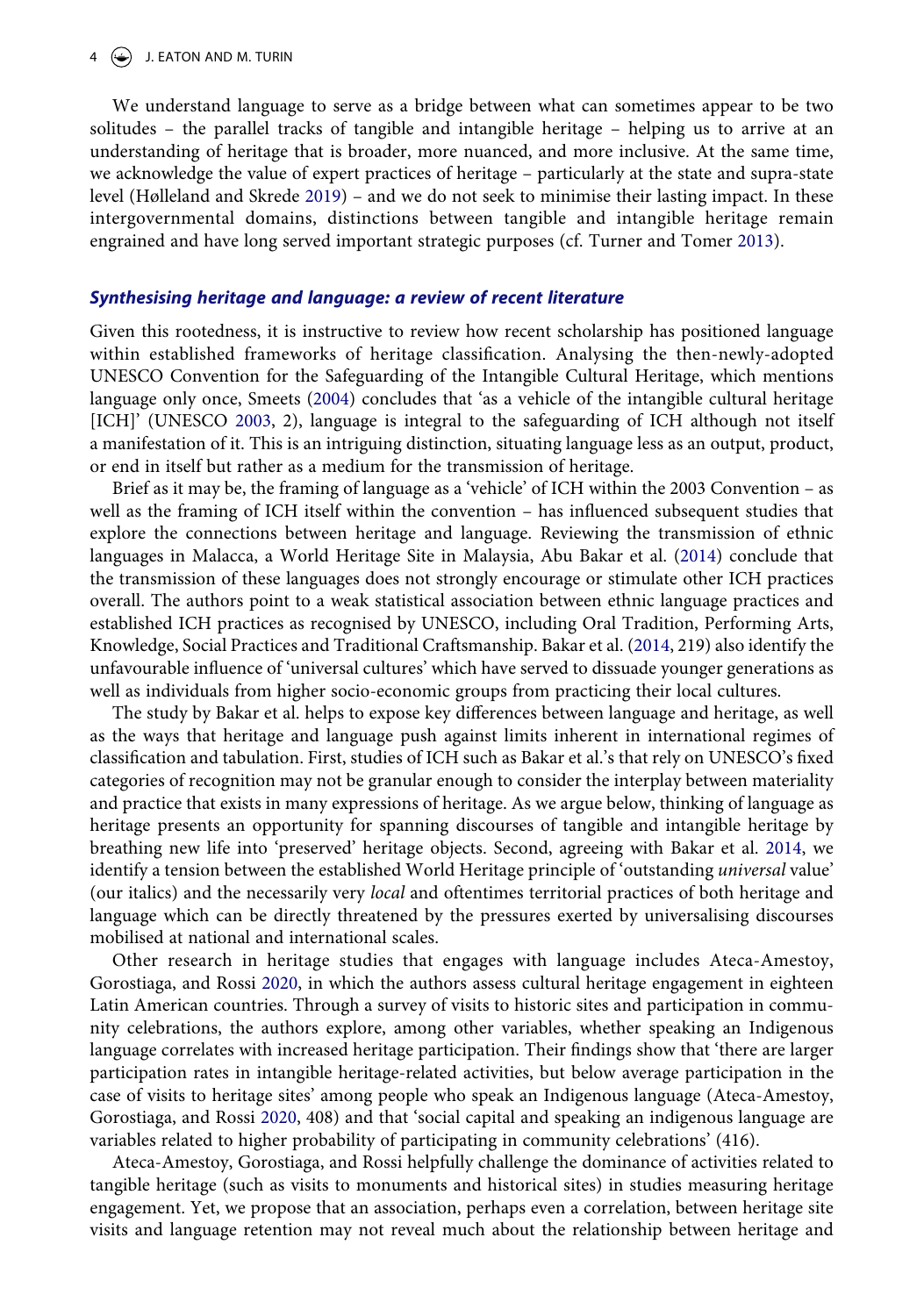language. Inevitably, the outcomes of such a survey will be influenced by how heritage (especially the term 'heritage site') is defined by experts and researchers. Ateca-Amestoy, Gorostiaga, and Rossi do not appear to question how the identification of specific sites *as heritage* (i.e. official designations based on national and international AHDs) may influence who is interested in visiting a site, or even to what extent they imagine that they belong there. What, for example, might we stand to learn if we were to extend the definition of 'heritage sites' to include places where community celebrations are held? How might the results of such a survey differ under those parameters? We suggest that such research questions might offer insights into the ways in which the goals of speakers, languages users, and cultural practitioners may at times be at odds with the values of heritage experts who champion their practice.

In our analysis, case studies that consider language *in relation to* heritage often stop short of acknowledging language *as* heritage. In the following section, we engage with literature that addresses language as heritage and find that in instances where language is in fact considered heritage, this often reflects poorly on the health of the language in question.

#### **Considering language as heritage: what consequence?**

We now turn to a deceptively simple question: when is language considered 'heritage', by whom, and to what end? We have observed that in most mainstream discourses, language only becomes heritage when it is perceived to be under threat of disappearance. By extension, we argue, when language exists as a lived, vibrant, and embodied practice, the organising framework of heritage is generally thought to be less relevant. In such instances, even thinking about language as heritage can be taken as a sign that competence, practice, and transmission are ebbing away, moving from fluency towards diminishment, and in the process, inching towards heritage. The positioning of language vis-à-vis heritage in the literature supports this disheartening perception.

<span id="page-5-0"></span>Smeets [\(2004](#page-15-5), 161) discusses the loss of linguistic diversity as one reason for including language within intangible cultural heritage, given that specific obligations regarding language preservation have fallen directly to those states party to the 2003 UNESCO Convention. Bernini ([2014\)](#page-14-3) identifies the threats posed to languages by linguistic imperialism, globalisation, and the growth of the nationstate, proposing the term 'ecolinguistic capital' to recognise the importance of connections between language, people, and place. For Bernini [\(2014](#page-14-3), 174), a recognition of language as intangible cultural heritage is presupposed by discourses of ecolinguistic rights, which provide the basis for ecolinguistic capital and a means of countering language loss by de-emphasising a purely instrumentalist approach to language. Without minimising the ongoing cultural oppression that many language communities continue to face, we ask whether language can be considered heritage without necessarily being considered at risk of loss?

<span id="page-5-1"></span>We take issue with the suggestion that when language is understood to be a form heritage, it somehow suggests a failure – either a disconnect between linguistic values and actual language practice, or a perceived lack of cultural vitality. Aside from the problematic element of victim shaming (Perley [2012](#page-15-6)) – as in, 'you brought this upon yourself by not transmitting your language to the next generation' – those mobilising heritage discourses would be well served to attend more carefully to why so many languages are endangered in the first place, and what the risk actually entails.

<span id="page-5-3"></span><span id="page-5-2"></span>Across the world, Indigenous languages are under threat because of orchestrated efforts by states to eliminate Indigenous people and silence their speech, what some scholars have referred to as linguicide (Turin [2019b](#page-16-3)). Yet, while acts of violence to material culture, like the 2001 destruction of the Buddhas of Bamiyan in Afghanistan, result in international outcry (United Nations [2001](#page-16-4)), the diminishment and destruction of many of the world's languages is still regularly portrayed as an unavoidable and inevitable consequence of processes of modernisation and globalisation.<sup>2</sup> Instead,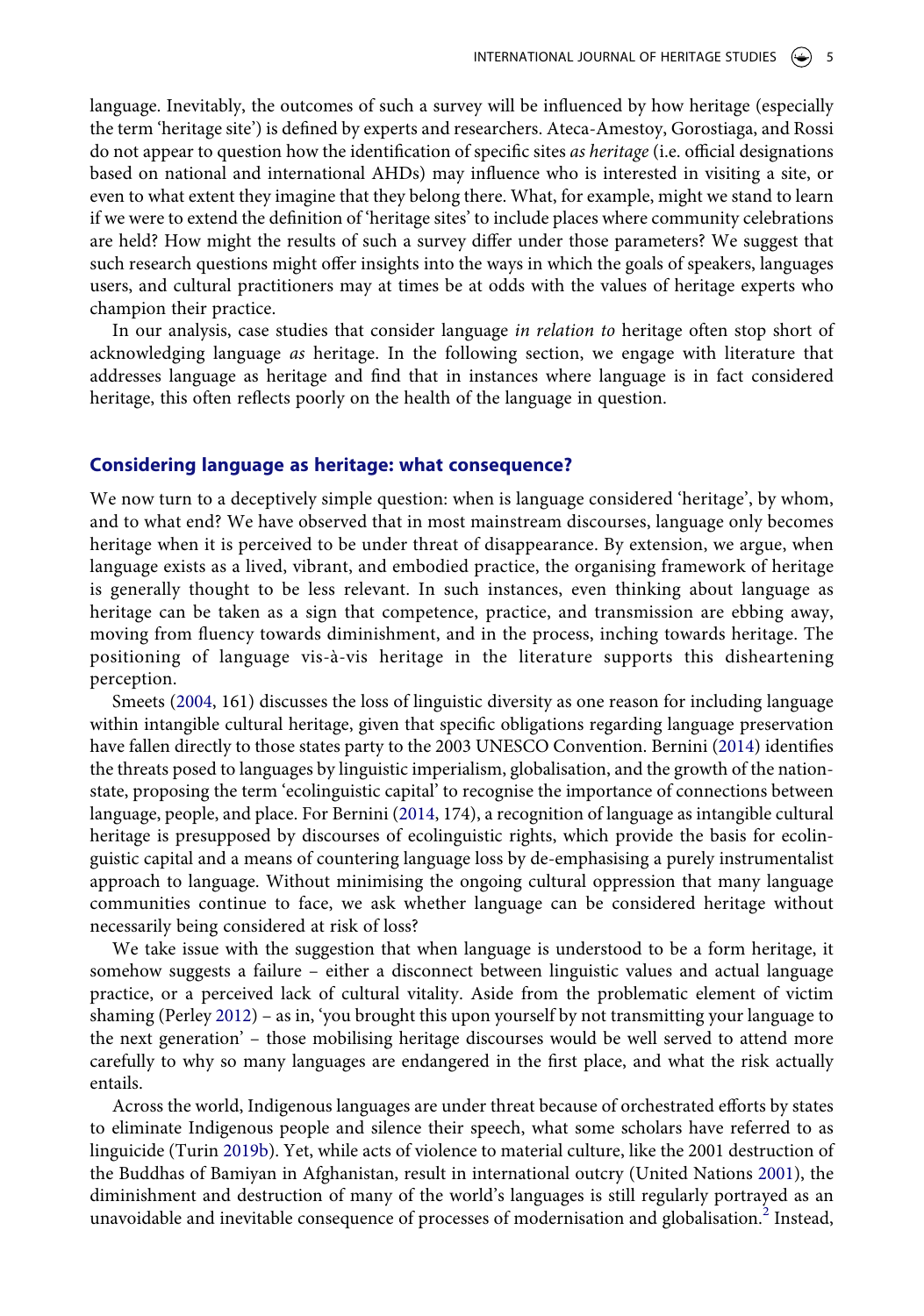#### $6 \quad (*)$  J. EATON AND M. TURIN

linguistic decline needs to be understood as the direct result of centuries of state-sponsored neglect and the product of intentional policies aimed at the cultural assimilation and termination of Indigenous peoples (Pine and Turin [2017\)](#page-15-7).

<span id="page-6-3"></span><span id="page-6-1"></span>The imminent threat to many Indigenous languages has a structural parallel in the understandings of heritage being 'at risk': the simple idea that heritage would not need defending if it was not in danger. This logic and the language of 'safeguarding' has received sustained critique within CHS (Harrison [2013;](#page-15-1) Rico [2015;](#page-15-8) Akagawa and Smith [2018;](#page-14-4) DeSilvey and Harrison [2020](#page-14-5)). Akagawa and Smith ([2018](#page-14-4)) note that while the 2003 UNESCO Convention mounts an important challenge to Eurocentric, authorised heritage discourses, the Convention advances thinking that can at the very same time undermine these efforts.

<span id="page-6-0"></span>The choice of terminology offers a case in point. Using phrases such as 'intangible value' and 'tangible value' can reassert 'expert heritage values over community and other non-expert values' (Akagawa and Smith [2018,](#page-14-4) 2). Pushing 'at risk' thinking further still, Rodney Harrison [\(2013](#page-15-1), 26– 28) suggests that the concept of risk establishes conditions of heritage governmentality, where the management of risk requires increasingly bureaucratised and professionalised systems of heritage governance. CHS helpfully challenges the preconception that when something is considered heritage, it carries with it an implied threat of loss *together with* the case for professionalised intervention in the form of conservation, protective legislation, and recognition.

<span id="page-6-2"></span>When a language is flagged as 'endangered', a similar set of logics and responses are enacted to those outlined above. First, there is the demotivating reality that the more at-risk a language is, the more urgent and compelling the appeals are for funding (Dobrin, Austin, and Nathan [2007](#page-14-6)). In this 'salvage' logic, diminishment is rewarded with resources: the fewer speakers there are, the more attention and funding a language community can expect to leverage. While the most severely marginalised languages – when represented and packaged in ways that attract attention – can access resources, and the least marginalised (such as international and colonial languages) have the backing of formidable nation states, government-funded institutions, and academies that represent their needs, Indigenous languages that are either not gasping for breath or simply less visible for any number of reasons receive very little sustained support. Regrettably, then, endangered languages need to be at once vital enough to warrant scholarly attention and yet fragile enough to be recognised and thereby access sustained funding.

<span id="page-6-5"></span>In addition to the tension outlined above regarding fragility, visibility, and resourcing, the role of archives as powerful instruments of control and heritage making requires further investigation. The growth in access to digital recording technology has meant that contemporary research initiatives working with speakers of endangered languages are not only born digital, but often birthed directly into an archive. At the same time, however, older collections of recordings made by earlier generations of ethnographers and linguists are themselves ever more endangered, becoming orphaned when their collectors die or fragmented into their component parts based on the medium of documentation when they are finally deposited in an archive (Turin [2011\)](#page-16-5). Major international research programmes that are funded by philanthropic organisations in support of endangered language documentation usually prioritise the creation of an 'archive' of the primary language data as a central and measurable output. Grant-giving bodies often imagine that a language archive will withstand the test of time, serving both the speech community whose voices and verbs have been accessioned and a wider societal goal of preserving and protecting records of human expressive diversity for posterity.

<span id="page-6-6"></span><span id="page-6-4"></span>While there is no doubt that archival studies are becoming more agile and responsive to the needs of historically marginalised communities (Turin, Wheeler, and Wilkinson [2013\)](#page-16-6), archives remain sites of imperial control, cultural hegemony, and structural violence that can contribute to heritage being perceived as frozen, ossified, or unbendingly rigid (Stoler [2002](#page-16-7), [2009\)](#page-16-8). The goals of linguists and archivists are not necessarily orthogonal to those of language speakers and community members, but the archiving imperative baked into the rubrics and expectations of many contemporary research projects raises complex questions around power, ownership, control, access, and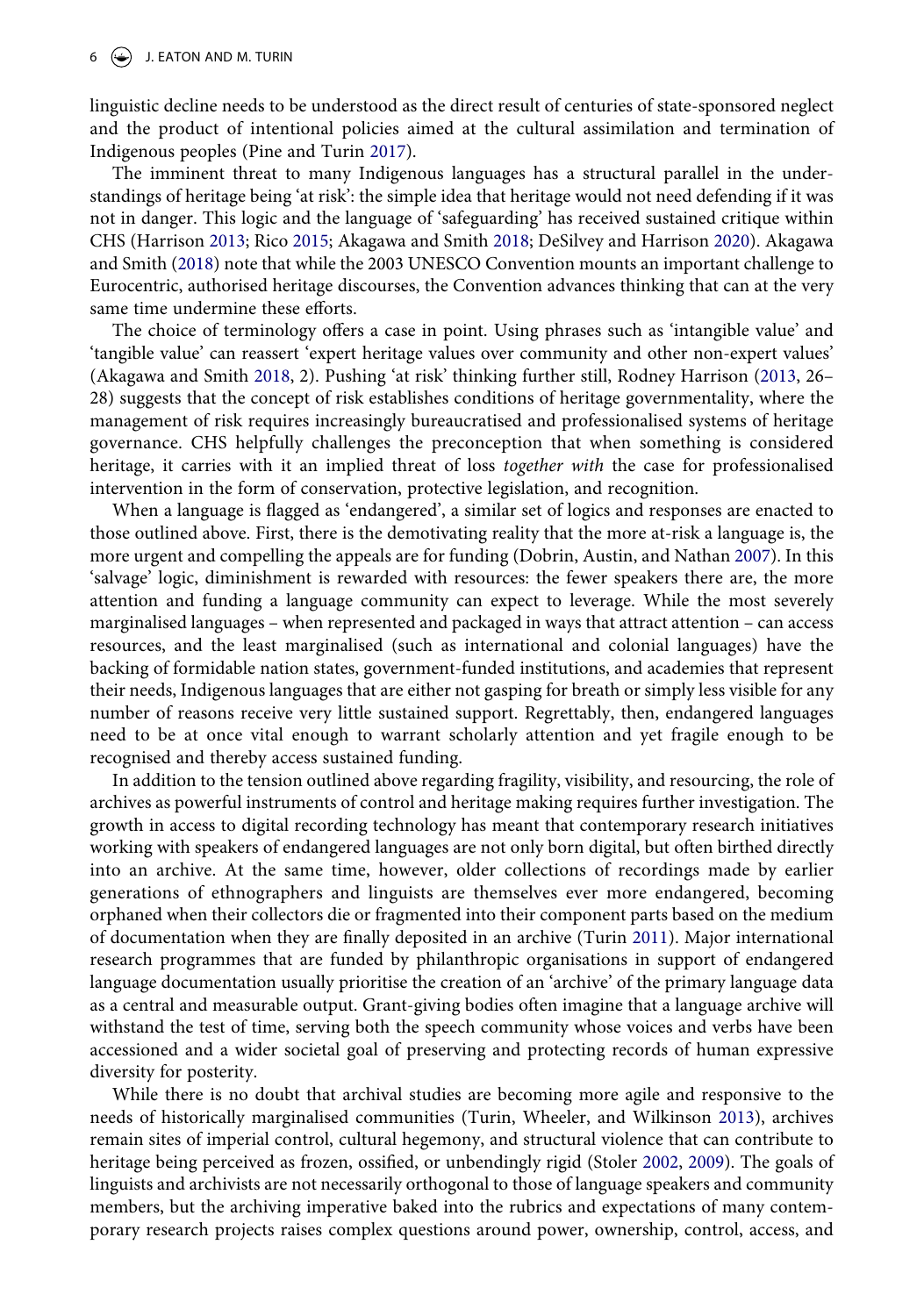<span id="page-7-8"></span>possession (Turin [2019a\)](#page-16-9). In addition, certain traditional archival beliefs and practices can work to entrench unwelcome oppositions between different stakeholders who may have very different expectations in term of visibility and access.

<span id="page-7-6"></span><span id="page-7-5"></span><span id="page-7-0"></span>As with language, identifying certain heritage resources as endangered can be an effective strategy to secure political and financial support for their preservation. Unlike languages, however, 'successfully preserved' heritage assets often receive high levels of funding and attention. This may be because they are understood to be beneficial to the tourism economy (Garrod and Fyall [2000\)](#page-15-9) and/or particularly 'charismatic' and therefore suitable for strategic deployment by governments looking to promote a national brand (Ahn and Wu [2015\)](#page-14-7), even if the outcome may be a certain degree of exotification (MacCarthy [2020](#page-15-10)). National political entities don't commonly have the strongest track record of uplifting Indigenous cultures and languages unless these can be effectively commodified (Comaroff and Comaroff [2009](#page-14-8)). Assertions of linguistic sovereignty and self-determination have a subversive elasticity that renders them not only less conducive to state-driven narratives, but also more problematic for nation building projects, introducing multiplicity in situations where governments often seek clarity through unity (Meek  $2017$ ).<sup>[3](#page-13-1)</sup>

<span id="page-7-7"></span><span id="page-7-4"></span>The number of contemporary media reports, films, and podcasts that focus on 'saving' endangered or 'disappearing' languages reflects an apparently insatiable public appetite for what was until recently a less visible undertaking: language documentation, conservation, and revitalisation. While for some the public interest and mainstreaming have been welcome, offering both an infusion of funding and a timely platform to talk about the challenges facing minoritized languages the world over, others are drawing attention to the more problematic aspects of language as 'commodity' that have ensued from this increased visibility. The interest and investment of large philanthropic organisations (Arcadia Fund and the Volkswagen Foundation, in particular) and tech giants such as Google in endangered language work has reinforced a sense that the resources directed at projects in the global south are helping to build careers, collections, and prestige in the global north.

<span id="page-7-3"></span><span id="page-7-2"></span><span id="page-7-1"></span>A further point of intersection between language work and heritage studies is the domain of identity formation through enactments of belonging. Language and identity form a fully developed area of scholarly interest (cf. McCarty et al. [2009](#page-15-12); Baloy [2011;](#page-14-9) McCarty [2014](#page-15-13); Chew, Greendeer, and Keliiaa [2015;](#page-14-10) Davis [2016\)](#page-14-11), mirroring the strong association that exists in research on heritage and identity (cf. McLean [2006](#page-15-14); Crang and Tolia-Kelly [2010](#page-14-12); Russell [2010;](#page-15-15) Ashworth [2014;](#page-14-13) Gibson [2017](#page-15-16)). As Smith notes, echoing what anthropologists have long asserted about the construction of linguistic identities:

Identity is not simply something 'produced' or represented by heritage places or heritage moments, but is something actively and continually recreated and negotiated as people, communities and institutions reinterpret, remember and reassess the meaning of the past in terms of the social, cultural and political needs of the present. It is thus simultaneously about change and continuity; it is a mentality or discourse in which certain realities and ideas of 'being' are constituted, rehearsed, contested and negotiated and ultimately remade. [\(2006](#page-15-0), 83)

We see very similar logics playing out in the domain of language. For example, the first phase of the Linguistic Survey of Sikkim – India's second smallest and least populous state – conducted in 2005– 2006, sought to uncover some of the complexities around understandings of identity and belonging among school-going children. One of the more unexpected findings of the survey was that more young people identified the autochthonous and Indigenous languages of Sikkim as their mother tongue than there were students who identified as actually speaking these same languages. This apparent anomaly can be understood as an expression of an emotional connection to an ancestral heritage, to an ethnic identity, and to a sense of linguistic belonging (Turin [2014](#page-16-0), 386). The Linguistic Survey of Sikkim was helpful in uncovering specific patterns of language shift and in identifying how an individual's linguistic heritage can serve as a convenient proxy for ethnicity,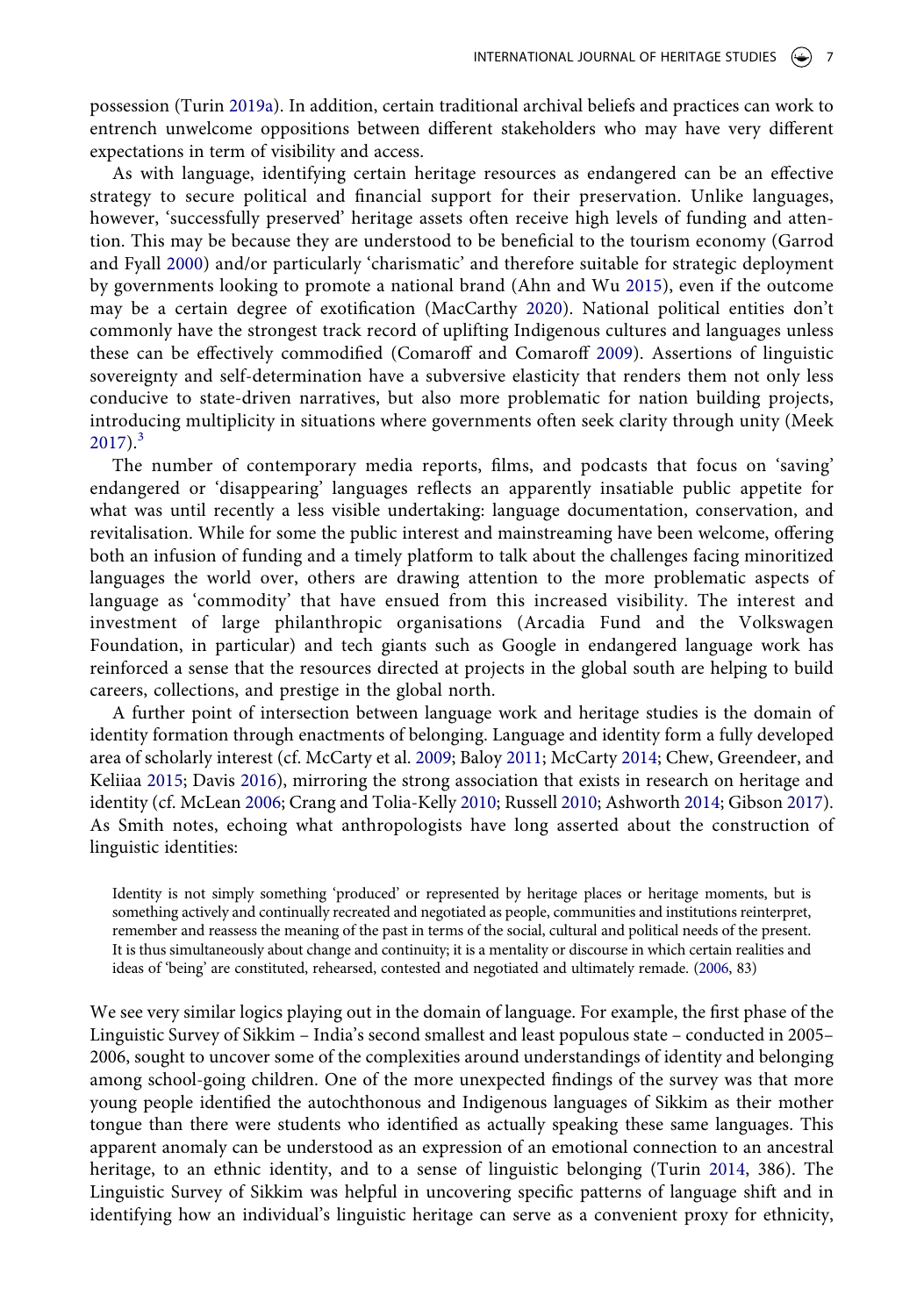helping to cultivate a sense of attachment. In addition, the project helped to illustrate how linguistic identities can challenge hegemonic narratives about how and where language communities situate themselves within nation-states.

Language identities, like heritage identities, are constantly being negotiated in relation to the needs of the present, to understandings of the past and in anticipation of an imagined future. As the studies outlined above demonstrate, both language and heritage are inextricably tied to processes of identitymaking, meaning-making, and belonging, though not always in ways that are immediately apparent. Moreover, heritage and language not only exhibit shared characteristics and parallel discourses but are explicitly linked together through instances when language is considered to *be* heritage. In the sections that follow, we draw on examples from Canada to highlight specific historical and contemporary discourses that determine whose language counts as heritage and whose heritage counts.

#### **When and why language is considered heritage: the curious case of Canada**

In 2009, Canada's then Commissioner of Official Languages Graham Fraser was quoted as saying: '[I]n the same way that race is at the core of . . . American experience and class is at the core of British experience, I think that language is at the core of Canadian experience'. Canada is internationally celebrated for its official commitment to bilingualism at the federal level – providing resources and support to two European settler languages, English and French, neither of which were originally from the territory that is now Canada and both of which have homelands where the languages are thriving. In this rather paradoxical state-sponsored recognition lies a tension: Canada is home to rich multilingualism (Werker et al. [2021\)](#page-16-10), thanks not only to the hundreds of Indigenous languages spoken in what today constitutes Canada, but on account of the in-migration of people from around the world who have carried their languages with them as they have settled and made Canada their new home.

<span id="page-8-4"></span>At a structural and symbolic level, the national ministerial portfolio in which heritage and language are located reveals something of the official perceptions and governance models of both fields. Since 2006, the Canadian federal government has entrusted the implementation of its language policies – for both of its two official languages and for Indigenous languages – to the Heritage Ministry. As of April 2022, the Office of the Commissioner of Official Languages notes on its website that, 'Canadian Heritage is responsible for coordinating the implementation of Part VII of the *Official Languages Act* [which] pertains in particular to the federal government's commitment to enhance the vitality of English and French minority communities and support their development'.[4](#page-13-2) In addition to Canada's two official languages, programmes for Indigenous languages also fall under the purview of the Heritage Ministry, meaning to say that all of the federal government's language-related activities are subsumed within the expansive portfolio of Canadian Heritage.

<span id="page-8-1"></span>At the provincial and local levels, Canada invests substantially in supporting *heritage languages*, a term that refers to all languages other than Indigenous languages and the two official languages (Cummins [1992\)](#page-14-14) – in other words, those languages that fall outside the portfolio of the Heritage Ministry. Heritage language programmes in Canada include such diverse offerings as Cantonese, German, Hebrew, Italian, Korean, Mandarin, Portuguese, Punjabi, Spanish, Tamil, Ukrainian, Urdu, and dozens of other languages spoken by immigrant communities (Nagy [2021](#page-15-17)). Duff and Li [\(2009,](#page-14-15) 4) outline how 'Canada has long been a leader in developing pro-active policies and initiatives to support minority and heritage language instruction and maintenance'. Despite the existence of similar language learning initiatives in the United Kingdom, Australia, and the United States that are identified using other descriptors, such as *community, complementary, ancestral, ethnic*, or *immigrant* (Duff and Li [2009,](#page-14-15) 4), the term 'heritage language education' seems to have originated with Canadian programmes (Baker [2001\)](#page-14-16).

<span id="page-8-3"></span><span id="page-8-2"></span><span id="page-8-0"></span>The designation 'heritage language' speaks to a relationship between heritage and language that is at once specific and yet also curiously unspecified. While the working definition varies by national and institutional context (cf. Polinsky and Kagan [2007;](#page-15-18) Leeman [2015](#page-15-19); Nagy [2021\)](#page-15-17), heritage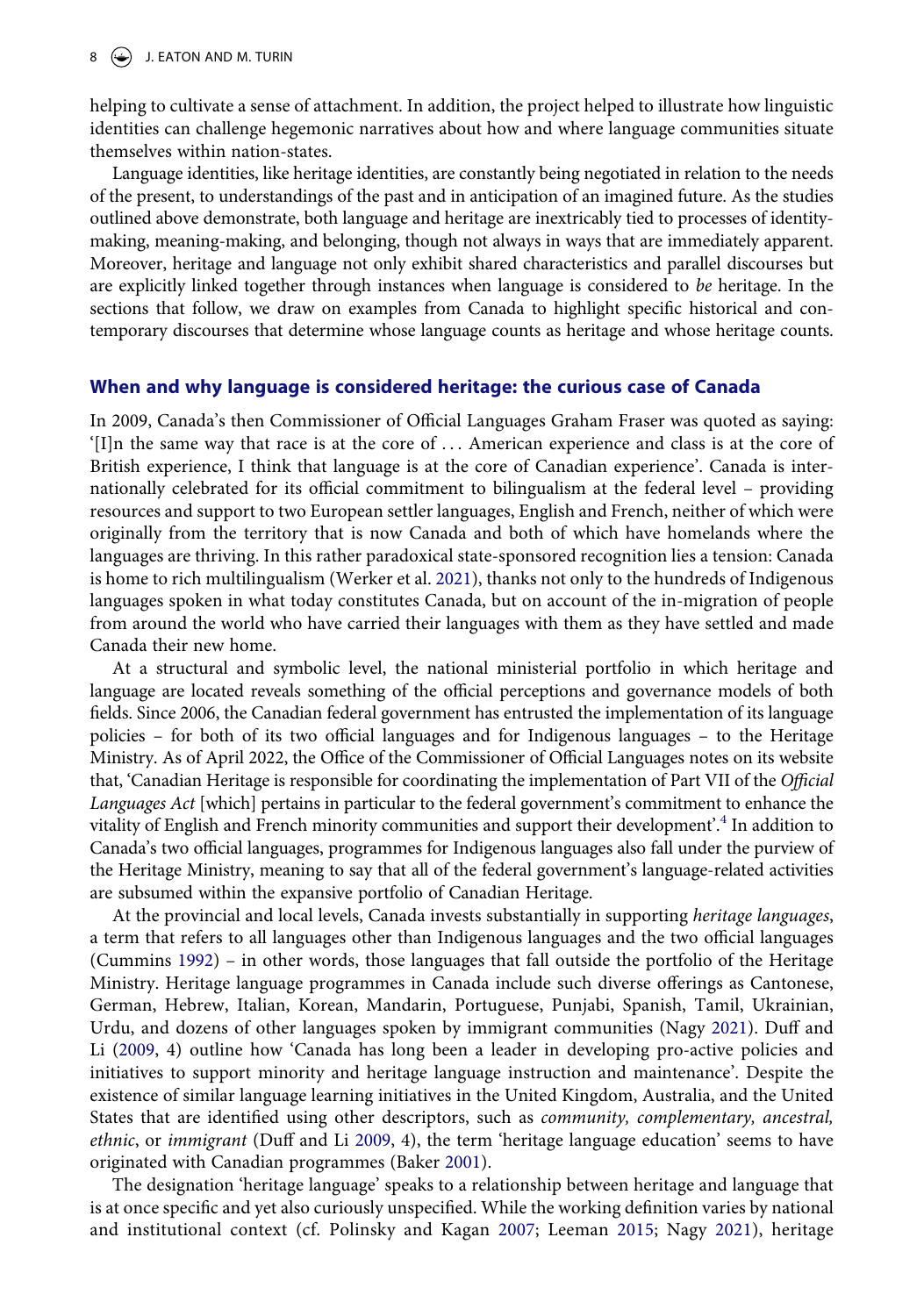<span id="page-9-1"></span>languages in the Canadian setting appear to have the following characteristics. First, they are or were originally spoken somewhere else, in a location other than where they are currently spoken. Second, they were brought to their current location through the migration and settlement of their speakers. Third, the term 'heritage language' invokes ancestry and historical origin, not nationality or political allegiance, and is therefore unthreatening to the integrity of the nation state in which such languages are now spoken. Fourth, the term is intentionally agnostic about contemporary spoken ability, not discerning between speakers and 'rememberers' (Grenoble and Whaley [2005](#page-15-20)). Individuals are thus free to invoke a connection with a heritage language simply through identification with the cultural community of origin, without having to demonstrate any specific level of competence. Finally, and perhaps most tellingly, a diagnostic feature of a heritage language is that fluency is an ideal that is generally maintained elsewhere. The linguistic homeland is usually the site of the imagined and ideal fluency, and this is necessarily located outside the country of current settlement.

This heavily loaded definition and the understandings that it encodes are epistemologically and emotionally important for at least two reasons. First, unlike Indigenous languages which are by definition from the territory where they are spoken and have no other homeland to invoke or return to, heritage languages have a 'motherland' located elsewhere, where 'mother tongue' speakers are often assumed to preserve the original, authentic language with the richest cultural expression. Second, and again unlike Indigenous languages, should one's descendants eventually cease to use, understand, and speak their heritage language, individuals will be able to draw on the existence and cultural assets of the linguistic homeland through strategies such as immersive language learning opportunities, summer camps, and homestays with relatives.

The existence of an external site of imagined fluency offers settlers and migrants the freedom to relinquish their language, moving it from the domain of active use to serve as an element of their personal *heritage*. While it is important for the community as a whole that the language continue to be spoken, individuals need not assume personal responsibility for its continuance. The very idea of heritage languages thus comprises an imagined language community that includes both native speakers and non-speakers, tied together by common ancestral identity and ethno-national exchanges. Through increased fluency in the heritage language, learners can begin to access and concretise this imagined community (Leeman [2015](#page-15-19)). At the same time, the idea that certain languages function or stand as heritage allows even a non-fluent speaker to feel a sense of belonging to a larger ethno-linguistic community.

How, then, should we make sense of the heritage element in the phrase 'heritage languages'? And why do institutions consider only those languages brought to Canada by non-English or French speaking immigrants to be heritage? These questions inevitably lead us to consider the status of Indigenous languages in Canada, languages that have been spoken and sung for thousands of years on these lands before the establishment of the colonial state. Indigenous languages have been accorded neither federal status as official languages, nor can they draw on the resources extended to heritage language communities (Cummins and Danesi [1990](#page-14-17); Balan [2022](#page-14-18)).

<span id="page-9-0"></span>Only two territories in Canada accord official status to Indigenous languages: Nunavut and the Northwest Territories. In Nunavut, both Inuktitut and Inuinnaqtun have official status alongside English and French, and Inuktitut is commonly used in the administration of territorial government.<sup>5</sup> The Official Languages Act of the Northwest Territories goes further still, recognising eleven languages – Chipewyan, Cree, English, French, Gwich'in, Inuinnaqtun, Inuktitut, Inuvialuktun, North Slavey, South Slavey and Tłįchǫ. [6](#page-13-4) Official recognition of Indigenous languages can serve to reduce the sense that they are 'under threat' while at the same time mobilising similar resources that are available for speakers of settler languages. Yet, official recognition may also result in increased bureaucratisation as a by-product – for example, enshrining the dubious privilege of completing a tax return in one's own Indigenous language – without necessarily driving forward the broader goals of language revitalisation and reclamation that generate new speakers.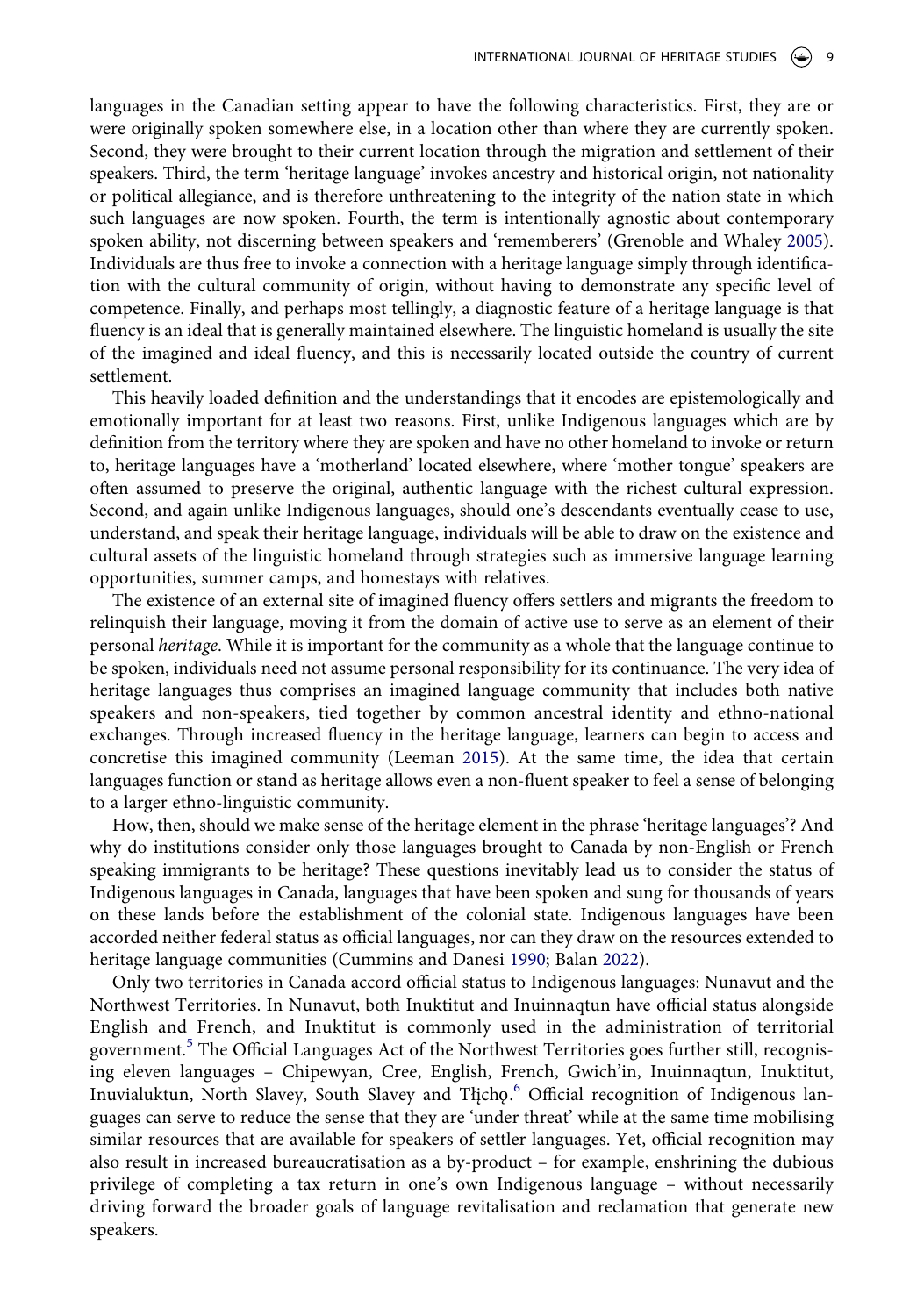Within the Canadian context, then, conceiving of some speech forms as 'heritage languages' or granting official status to individual languages within specific territories can result in a hierarchy of language rights, steeped in political discourses of heritage, constitutional entitlements, and the Canadian trope of multiculturalism. The same language can be officially recognised in one location but not in another, contingent on the governmental framework of each site. In some instances, being considered a 'heritage language' might indicate that there is a thriving community of speakers; in others, it rather serves to denote that a language is under threat. This awareness is not the same as recognising all languages as heritage, which leads us to ask precisely that: what would it mean for all languages – official, Indigenous, and settler – to be considered heritage? In the following section, we argue that doing so would open up productive opportunities for language revitalisation and for recognising other forms of living heritage.

# **Opening up heritage**

Broadening the conception of language as heritage beyond the narrow confines of 'heritage languages' or the instrumental 'language as a vehicle for ICH' may result in fruitful openings for both heritage and language discourses and practices. 'Language as heritage' can enrich the field of heritage studies by revealing connections between language and other manifestations of heritage while highlighting the ways in which heritage itself is increasingly understood to be a living and dynamic human practice.

<span id="page-10-0"></span>Olga Bialostocka presents one of the strongest arguments for fully considering language as intangible cultural heritage and not merely as a vehicle for ICH. Citing Smeets [2004,](#page-15-5) Bialostocka [\(2017,](#page-14-19) 19) argues that language itself fulfils all the traits of ICH found in the 2003 UNESCO Convention: 'it is transmitted from generation to generation; constantly recreated; speech can be treated as linguistic practice and expressions; language bestows identity upon people in the same way that social practices, rituals or indigenous knowledge do'. At the same time, Bialostocka warns against the essentialisation of culture that can occur when international instruments work to safeguard languages as artefacts, adding: 'the preoccupation of international regulations and cultural heritage protectors should be with the people rather than their product' (23). We welcome this important distinction between considering language-as-heritage according to Eurocentric norms of preservation and risk, and language-as-heritage in its own right as living and dynamic, and therefore not only representing cultural knowledge but actively working to shape cultural practice.

And yet, contemporary literature connecting intangible heritage to language all too often defaults to an instrumentalist approach. In their recent article on the intangible cultural heritage of immigrant and refugee communities, Giglitto, Ciolfi, and Bosswick ([2022](#page-15-21)) discuss many ways that ICH can help bridge the cultural gap and facilitate dialogue between immigrants and host communities. However, nowhere in this analysis are immigrants' languages considered *as a part of* their ICH. Rather, language is presented as a barrier to or a facilitator of immigrants' entry into the 'host society' (Giglitto, Ciolfi, and Bosswick [2022](#page-15-21), 11). If, instead, language was to be recognised as a part of ICH, then ICH could be understood not only as something carried forward (like baggage) but also as an integral aspect of an individual's everyday life and worldview.

<span id="page-10-1"></span>Immigrants live a blend of language experiences *as part of* their encounter with their host country, and in so doing are constantly mixing and negotiating experiences of cultural heritage. By recasting language as heritage in and of itself, a heritage language can represent not only a distant homeland and an associated ancestral past but also serve as a means of negotiating cross-cultural belonging in the present. Inverting the frame from heritage language to language-as-heritage can work to encompass more fully the richness and depth of immigrants' blended heritage, a constituent element of which is language.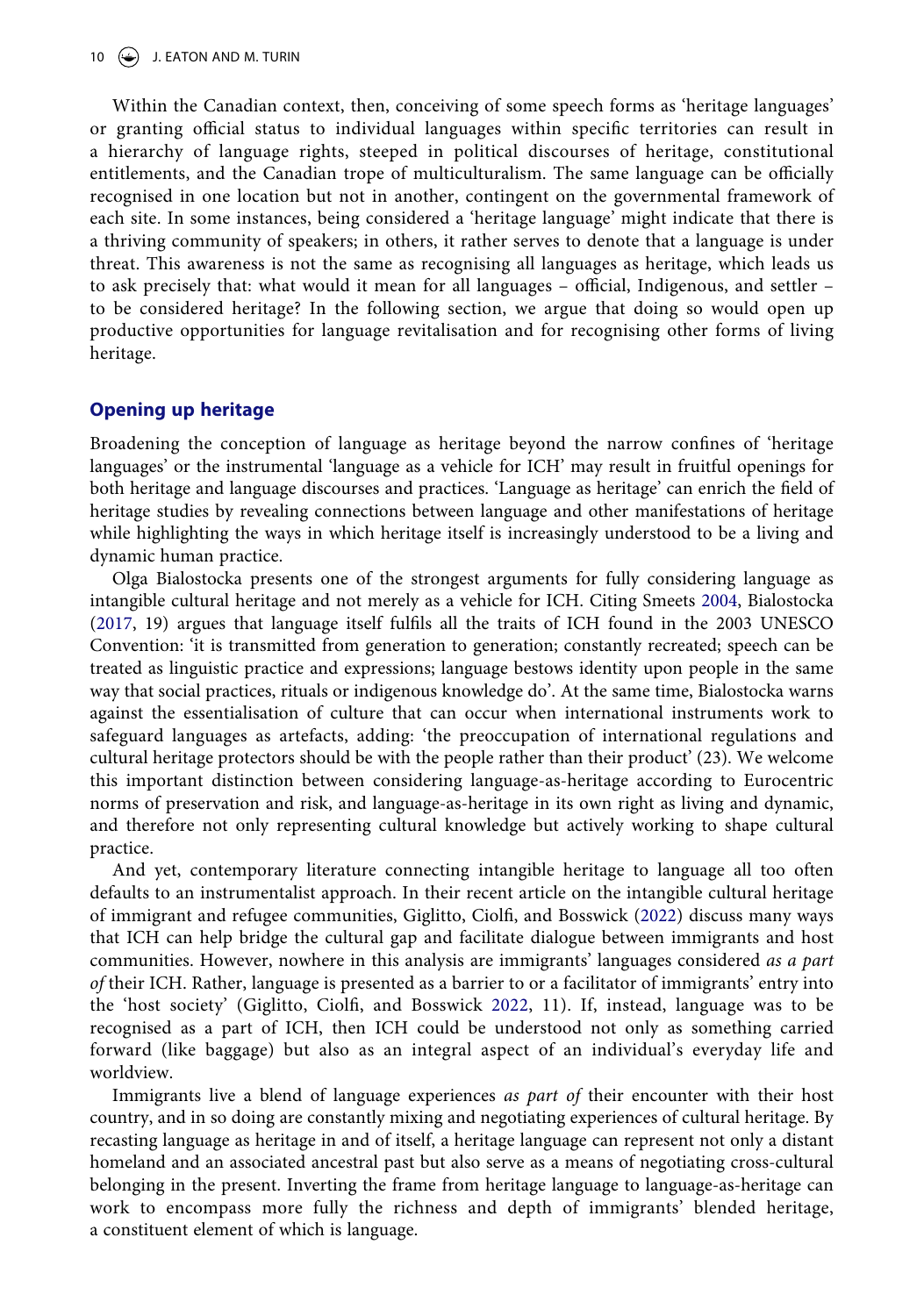While supporting the proposal that language be considered an aspect of intangible cultural heritage, we advocate going further, suggesting that language-as-heritage benefits the heritage field more broadly. Numerous studies have tied language, especially Indigenous languages, to a sense of place, particularly in settler colonial contexts. Place is also a key consideration for heritage, particularly for landscapes. Baloy ([2011](#page-14-9)) discusses the importance of 'placing language', Chew, Greendeer, and Keliiaa ([2015](#page-14-10)) contend that studying language only in formal educational settings misses out on the richness of emplaced cultural learning, and Gibson ([2017\)](#page-15-16) highlights the interconnectedness of the social and physical landscapes of the Stl'atl'imx people, which are tied together through language, tradition, and relationships.<sup>[7](#page-13-5)</sup> Toponyms are central to linguistic placemaking and increasingly employed in traditional use studies, in which Indigenous peoples living in what is now Canada mobilise their uninterrupted presence on the land to assert territorial sovereignty through the documentation of the ancient naming of a landscape.

In addition to being a medium for inherited oral and textual literary works, language embodies cultural knowledge and ethical protocols, including complex histories, epistemologies, and legal traditions that enact heritage through practice. As Martindale, Shneiderman and Turin write:

<span id="page-11-3"></span>Cultural communities share a tacit understanding of what things mean, an understanding that emerges from sharing lifetimes of experience and memory. [. . .] Where storytelling conveys the conscious understanding of cultural knowledge, performance captures the experiences that transmit the less conscious frameworks of knowledge upon which conscious understanding is built. ([2018](#page-15-22), 201)

In the dance between 'telling' and 'doing' heritage, language transmits cultural knowledge from the past to the future through the present, not as a passive vehicle for 'cultural data' but through culturally specific forms of meaning making. Precisely because it is ever-changing, contextually specific, and alive in the present – thereby resisting comprehensive archiving and preservation – language functions as a form of heritage in and of itself, not only as a supporting mechanism for the transmission of other forms of heritage. In fact, construed in this way, language-as-heritage can help counter homogenising notions of the universality of heritage (De Cesari [2010\)](#page-14-20) that have to date served to privilege European norms and Western values. Heritage discourses inevitably involve acts of translation; considering language to be an integral part of heritage makes the process of translation and any attending inadequacies more visible.

<span id="page-11-1"></span><span id="page-11-0"></span>Considering all language to be heritage may even have implications for decolonial work and the promotion of Indigenous language rights, both in Canada and globally. In their critical analysis of heritage governance, Grey and Kuokannen ([2020](#page-15-23)) discuss how models of 'co-management' of Indigenous cultural heritage tend to subvert complex political-legal orders in favour of ones that promote material culture. While their article touches only lightly on language, Indigenous languages have the potential to be central to arguments that Indigenous heritage governance requires recognition of Indigenous peoples' own regimes of rights, customs, laws, and obligations. Recognising language as heritage offers an additional structure to dislodge the dominance of material culture in heritage discourses.

<span id="page-11-5"></span><span id="page-11-4"></span><span id="page-11-2"></span>Others have shown how language revitalisation paves the way for cultural revitalisation more broadly alongside the re-enlivening of heritage practices. To quote Ryan DeCaire, Assistant Professor of Indigenous Languages at the University of Toronto and a teacher of Kanien'kéha, the Mohawk language: 'People revitalize a language, but language revitalizes a people. When you speak your language, you are more likely to feel self-confident . . . You're much more likely to have a sense of understanding of who you are . . . and a sense of understanding and responsibility within a community' (Srikanth [2020](#page-15-24)). This supports the mutually reinforcing correlation identified by researchers working in British Columbia between cultural continuity, language, and the health and wellbeing of marginalised communities (Hallett, Chandler, and Lalonde [2007;](#page-15-25) McIvor, Napoleon, and Dickie [2009](#page-15-26)).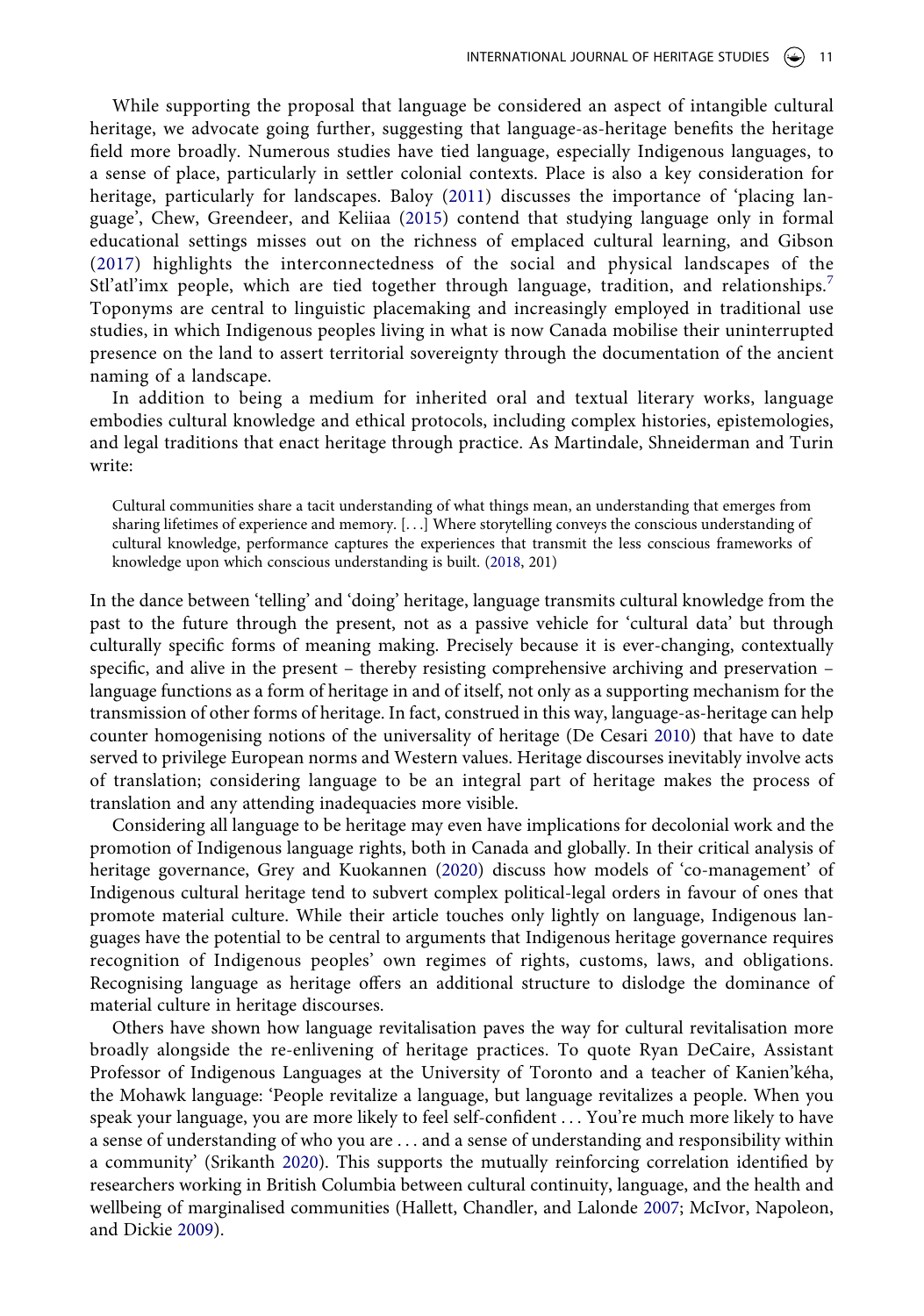<span id="page-12-2"></span>In considering language to be heritage, language reclamation (as opposed to merely preservation) can serve as a model for analogous efforts towards the revitalisation of cultural heritage. This, in turn, has the potential to generate a more holistic response to the cultural genocide of colonialism (MacDonald [2015](#page-15-27)). Such an approach would reinforce a beneficial focus on the social value of heritage, i.e. an understanding of heritage as living and changing, rather than ossified and frozen. Mobilising the inherent dynamism of language, and conceiving of language as heritage, helps to ground heritage practice in people's cultural rights to live and transform their heritage through its enactment and embodiment, and thus move away from perceptions and structures of fixity.

### **Conclusion: Recentring Language**

Objects and ideas only become heritage through the manner in which we interact with them in the present. In this contribution, we have aimed to demonstrate how language is generally only considered to be heritage when it is translocated – through migration and settlement – or no longer spoken. It seems reasonable then to ask whether the ultimate goal of a speech community – Indigenous or historically marginalised communities in particular – would be to avoid the heritagisation of their language at all costs? In other words, if one's language has been identified as a heritage language, does that either consign it to the past or locate it in a distant ancestral land? We see productive opportunities for an inversion of this unfortunate teleology by considering language to be an *integral part* of heritage, countering the notion that a language must be either 'endangered' or 'imported' to be considered heritage.

In the work of heritage conservation to date, more focus is trained on the heritage resource itself than on those who use or appreciate it. Likewise, the logics of language preservation are more often in service of the language than of the needs of speakers – objectifying and even commodifying language through documentation, archiving, and standardisation (Deumert and Storch [2018\)](#page-14-21). Any recognition of language as heritage must carefully avoid ossifying language as an object to be preserved and protected irrespective of the needs and goals of its speakers. Deumert and Storch ([2018](#page-14-21)) argue that the 'heritagisation' of language will have to circumvent the coercive and problematic logic of language-as-archive that reinscribes control into the future over the marginalised voices of the present. In this manner, language-as-heritage invites us to consider more lively ways of conceiving of heritage. As Deumert and Storch write, 'If we wish to understand language as heritage more fully, we need to look beyond language archives and towards the everyday practices of people' [\(2018](#page-14-21), 103). We propose the extension of this understanding to heritage as a whole, through the appreciation and enactment of everyday practice.

<span id="page-12-1"></span>Languages flourish *in relation* – among people, and in relation to places, cultures, and practices. Languages thrive within a dynamic and vibrant present, the very dynamism that certain aspects of professional heritage practice – such as conservation – have traditionally resisted. In sum, we propose that a conceptualisation of language-as-heritage can benefit both language and heritage, especially the latter. While language communities may derive some benefit from an acknowledgement of their spoken language as a form of heritage, the field of heritage will be considerably strengthened by inviting the vitality of language to enrich all its facets – discourse, practice, materiality, and the interplay among these three. Just as all living heritage practices should be and are always changing, so too language is inescapably fluid. Language as heritage serves as both method and illustration of the inherent vitality of heritage as a lived and embodied practice.

#### **Notes**

<span id="page-12-0"></span><sup>1.</sup> See <https://courses.students.ubc.ca/cs/courseschedule>(UBC Course Schedule).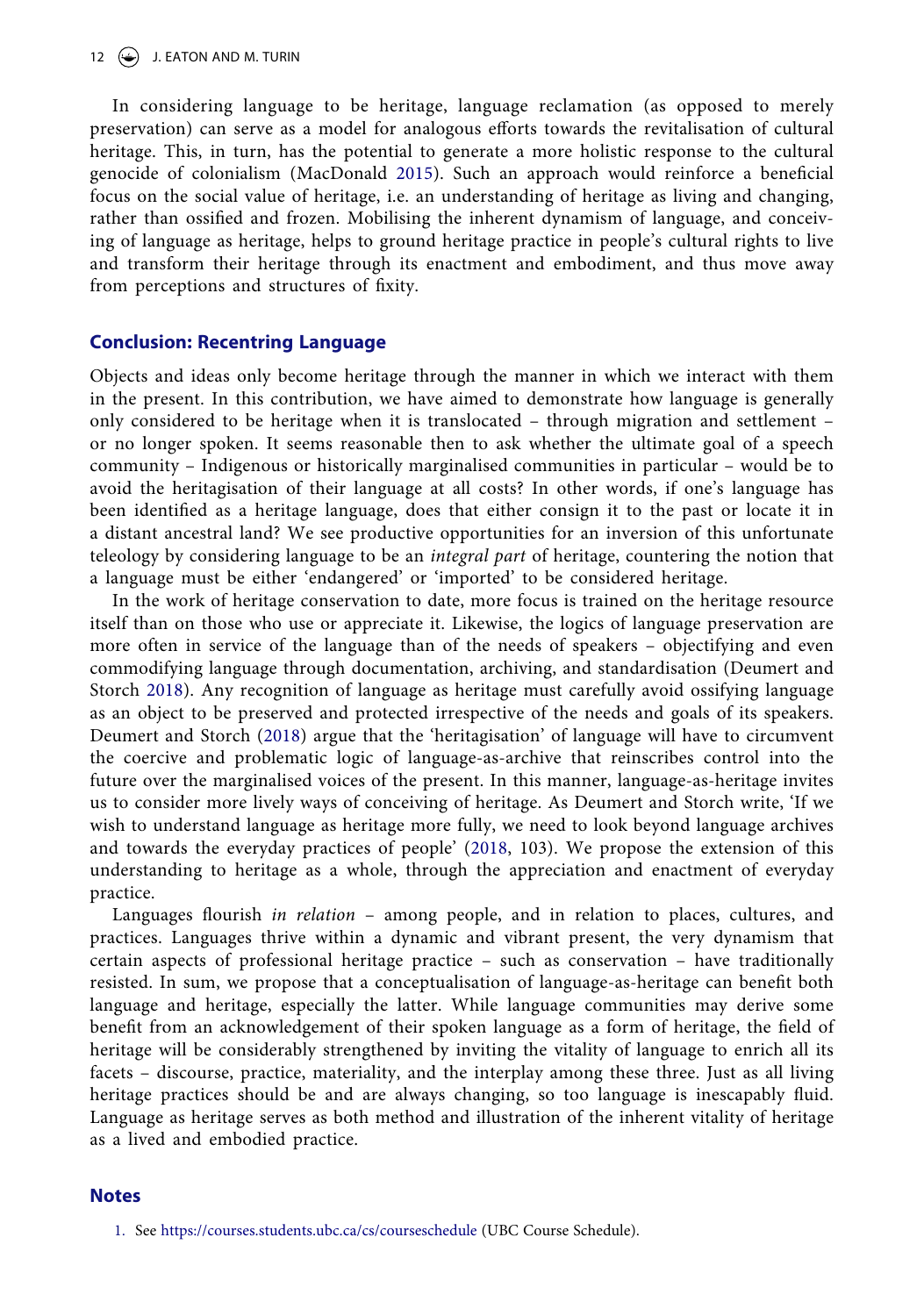- <span id="page-13-0"></span>2. As Davis ([2017\)](#page-14-22) has argued, the rhetoric of Indigenous language endangerment remains rooted in the persistent colonial trope that Indigenous peoples and cultures are vanishing, thus justifying extractive processes of salvage linguistics and paternalistic scholarship. Similar ideologies of endangerment and salvage were used to fill museum collections with the belongings of so-called 'vanishing' Indigenous communities (Brown [2014\)](#page-14-23).
- <span id="page-13-6"></span><span id="page-13-1"></span>3. Benedict Anderson ([2006,](#page-14-24) 67) recognised the development of a single 'national print language' as being of central ideological and political importance to the consolidation of nation-states, and many national anthems and most citizenship processes focus intently on the affective and performative power of competence in the national, official language(s).
- <span id="page-13-2"></span>4. See <https://www.clo-ocol.gc.ca/en/aboutus/mandate>(Office of the Commissioner of Official Languages), as well as <https://www.canada.ca/en/canadian-heritage.html>(Canadian Heritage).
- <span id="page-13-3"></span>5. See <https://www.gov.nu.ca/culture-and-heritage/information/official-languages>and note also that administration of official languages in Nunavut falls under the purview of the Department of Culture and Heritage.
- <span id="page-13-4"></span>6. See <https://olc-nt.ca/languages/overview/> (Office of the Languages Commissioner of the Northwest Territories).
- <span id="page-13-5"></span>7. The Stl'atl'imx (or, St'át'imc) people reside within the boundaries of what is today known as British Columbia, in Western Canada. Importantly, they describe their own territory geographically, rather than in relation to the colonial state. According to the website of the St'át'imc government [\(https://statimc.ca/about-us/\)](https://statimc.ca/about-us/), 'the St'át'imc are the original inhabitants of the territory which extends north to Church Creek and to South French Bar; northwest to the headwaters of Bridge River; north and east towards Hat Creek Valley; east to the Big Slide; south to the Island on Harrison Lake and west of the Fraser River to the headwaters of Lillooet River, Ryan River and Black Tusk.'

#### **Acknowledgments**

The authors would like to thank the Heritage Research Centre at Cambridge University for inviting Turin to deliver a lecture on this topic several years ago, sparking the authors' first conversations and leading to the development of this contribution. We are also grateful to Sara Shneiderman and Kailey Rocker for their insightful comments on early drafts of this article, and particularly to the two anonymous peer reviewers for *IJHS* whose specific recommendations and constructive criticism have significantly strengthened this paper. Any remaining errors are the authors' own.

#### **Disclosure statement**

No potential conflict of interest was reported by the author(s).

# **Funding**

This work was supported by the Social Sciences and Humanities Research Council of Canada [Vanier Canada Graduate Scholarship] and the Peter Wall Institute for Advanced Studies at the University of British Columbia.

#### **Notes on contributors**

*Jonathan Eaton* is a PhD candidate in Anthropology at the University of British Columbia with a focus on heritage, the anthropology of space and place, and the anthropology of disaster. In his current work, he is seeking to understand the affective connections among people, heritage, and hazards within the multilayered temporalities of disaster planning in Vancouver, Canada. His past experience as a Fulbright scholar and heritage practitioner in Albania with the organisation Cultural Heritage without Borders taught him to appreciate the importance of everyday moments connecting people and place.

*Mark Turin* is an Associate Professor at the University of British Columbia cross-appointed between the Institute for Critical Indigenous Studies and the Department of Anthropology. He directs the Digital Himalaya Project which he co-founded in 2000 as a platform to make contemporary and historical multi-media resources from the Himalayan region widely available online. For over twenty years, Turin's regional focus has been the Himalayan region (particularly Nepal, northern India and Bhutan), and more recently, the Canadian Pacific Northwest. Turin writes about language reclamation, revitalisation, documentation and conservation; language mapping, policies, politics and language rights; orality, archives, digital tools and technology. He is the author or co-author of four books, three travel guides, the editor of 12 volumes, and he edits a series on oral literature.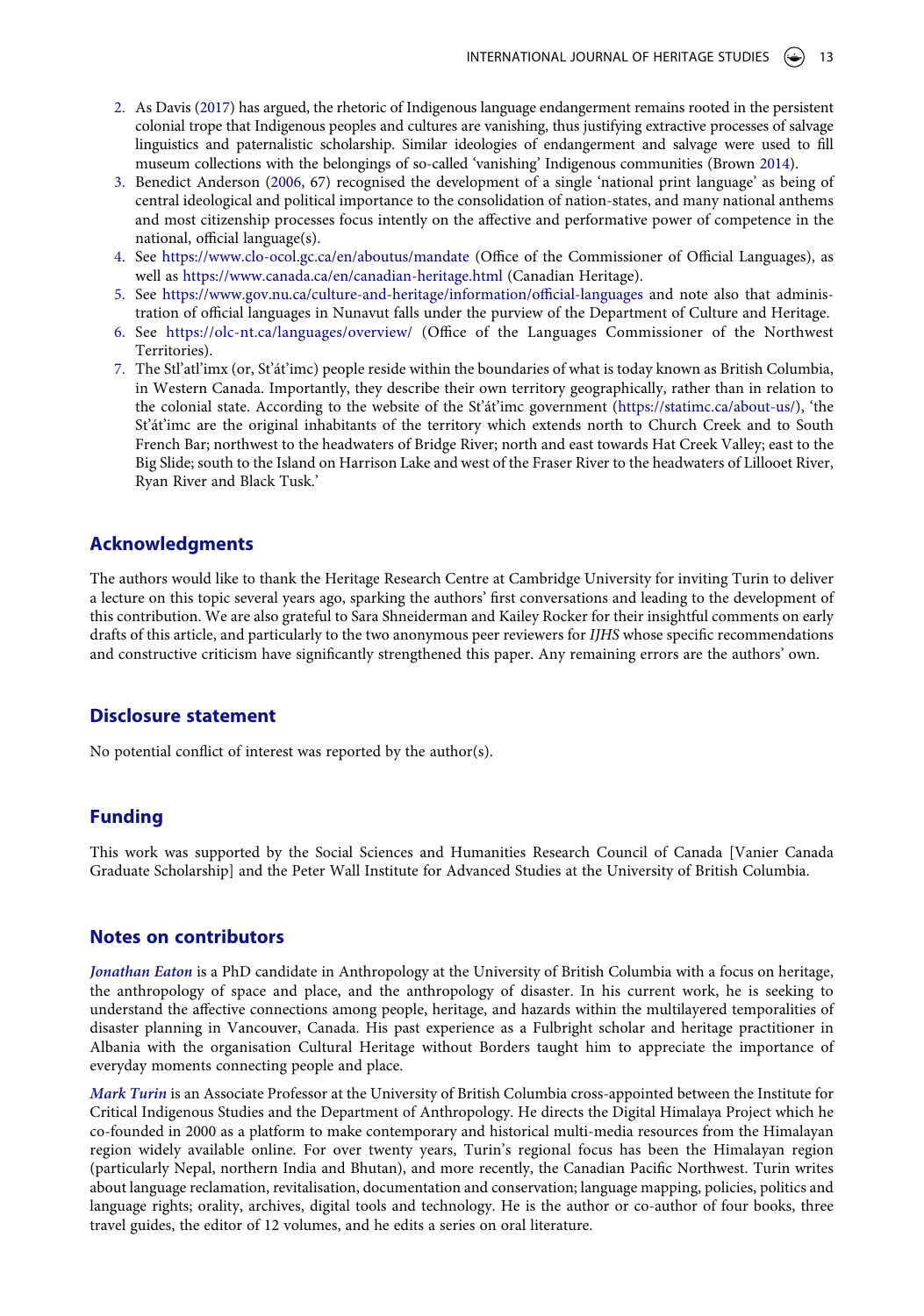# **ORCID**

Jonathan Eaton http://orcid.org/0000-0001-8681-4707 Mark Turin D http://orcid.org/0000-0002-2262-0986

# **References**

- <span id="page-14-7"></span>Ahn, M. J., and H.-C. Wu. [2015](#page-7-0). "The Art of Nation Branding: National Branding Value and the Role of Government and the Arts and Culture Sector." *Public Organization Review* 15: 157–173. doi:[10.1007/s11115-013-0255-6](https://doi.org/10.1007/s11115-013-0255-6).
- <span id="page-14-4"></span>Akagawa, N., and L. Smith. [2018](#page-6-0). "The Practices and Politics of Safeguarding." In *Safeguarding Intangible Heritage*, edited by N. Akagawa and L. Smith, 1–13. London: Routledge.
- <span id="page-14-24"></span>Anderson, B. [2006.](#page-13-1) *Imagined Communities*. London: Verso.
- <span id="page-14-13"></span>Ashworth, G. [2014](#page-7-1). "From History to Heritage: From Heritage to Identity: In Search of Concepts and Models." In *Building a New Heritage: Tourism, Culture and Identity in the New Europe*, edited by G. Ashworth and P. Larkham, 13–30. London: Routledge.
- <span id="page-14-2"></span>Ateca-Amestoy, V., A. Gorostiaga, and M. Rossi. [2020](#page-4-0). "Motivations and Barriers to Heritage Engagement in Latin America: Tangible and Intangible Dimensions." *Journal of Cultural Economics* 44 (): 397–423. doi:[10.1007/s10824-](https://doi.org/10.1007/s10824-019-09366-z) [019-09366-z](https://doi.org/10.1007/s10824-019-09366-z).
- <span id="page-14-1"></span>Bakar, A. A., M. M. O. Osman, S. Bachok, and M. Ibrahim. [2014](#page-4-1). "An Analysis on Transmission of Ethnic Languages in Selected Communities in the World Heritage Site of Malacca, Malaysia." *Procedia Environmental Sciences* 20: 612–621. doi:[10.1016/j.proenv.2014.03.074](https://doi.org/10.1016/j.proenv.2014.03.074).
- <span id="page-14-16"></span>Baker, C. [2001](#page-8-0). *Foundations of Bilingual Education and Bilingualism*. 3rd ed. Clevedon, UK: Multilingual Matters.
- <span id="page-14-18"></span>Balan, V. [2022.](#page-9-0) "Canada Must Accommodate Indigenous and Minority Languages to Be Truly Multicultural." *The Conversation*, 9 March 2022. [https://theconversation.com/canada-must-accommodate-indigenous-and-minority](https://theconversation.com/canada-must-accommodate-indigenous-and-minority-languages-to-be-truly-multicultural-177701)[languages-to-be-truly-multicultural-177701](https://theconversation.com/canada-must-accommodate-indigenous-and-minority-languages-to-be-truly-multicultural-177701)
- <span id="page-14-9"></span>Baloy, N. J. K. [2011.](#page-7-2) "'We Can't Feel Our Language': Making Places in the City for Aboriginal Language Revitalization." *The American Indian Quarterly* 35 (4): 515–548. doi:[10.5250/amerindiquar.35.4.0515](https://doi.org/10.5250/amerindiquar.35.4.0515).
- <span id="page-14-3"></span>Bernini, A. [2014.](#page-5-0) "Languages as Intangible Cultural Heritage: About an 'Ecolinguistic Capital'." *Darnioji Daugiakalbystė | Sustainable Multilingualism* 5: 164–186. doi:[10.7220/2335-2027.5.6.](https://doi.org/10.7220/2335-2027.5.6)
- <span id="page-14-19"></span>Bialostocka, O. [2017.](#page-10-0) "Inhabiting a Language: Linguistic Interactions as a Living Repository for Intangible Cultural Heritage." *International Journal of Intangible Heritage* 12: 18–27.
- <span id="page-14-23"></span>Brown, A. K. [2014.](#page-13-6) *First Nations, Museums, Narrations: Stories of the 1929 Franklin Motor Expedition to the Canadian Prairies*. Vancouver, BC: UBC Press.
- <span id="page-14-0"></span>Cardinal, L. [2004.](#page-2-0) "The Limits of Bilingualism in Canada." *Nationalism and Ethnic Politics* 10 (1): 79–103. doi:[10.1080/13537110490450782.](https://doi.org/10.1080/13537110490450782)
- <span id="page-14-10"></span>Chew, K. A. B., N. Hicks Greendeer, and C. Keliiaa. [2015](#page-7-3). "Claiming Space: An Autoethnographic Study of Indigenous Graduate Students Engaged in Language Reclamation." *International Journal of Multicultural Education* 17 (2): 73–91. doi:[10.18251/ijme.v17i2.966.](https://doi.org/10.18251/ijme.v17i2.966)
- <span id="page-14-8"></span>Comaroff, J., and J. Comaroff. [2009](#page-7-4). *Ethnicity, Inc*. Chicago: University of Chicago Press.
- <span id="page-14-12"></span>Crang, M., and D. P. Tolia-Kelly. [2010](#page-7-1). "Nation, Race, and Affect: Senses and Sensibilities at National Heritage Sites." *Environment and Planning A: Economy and Space* 42 (10): 2315–2331. doi:[10.1068/a4346](https://doi.org/10.1068/a4346).
- <span id="page-14-17"></span>Cummins, J., and M. Danesi. [1990.](#page-9-0) *Heritage Languages: The Development and Denial of Canada's Linguistic Resources*. Toronto: Our Schools/Our Selves Education Foundation.
- <span id="page-14-14"></span>Cummins, J. [1992.](#page-8-1) "Heritage Language Teaching in Canadian Schools." *Journal of Curriculum Studies* 24 (3): 281–286. doi:[10.1080/0022027920240306.](https://doi.org/10.1080/0022027920240306)
- <span id="page-14-11"></span>Davis, J. L. [2016.](#page-7-3) "Language Affiliation and Ethnolinguistic Identity in Chickasaw Language Revitalization." *Language and Communication* 47: 100–111. doi:[10.1016/j.langcom.2015.04.005.](https://doi.org/10.1016/j.langcom.2015.04.005)
- <span id="page-14-22"></span>Davis, J. L. [2017](#page-13-0). "Resisting Rhetorics of Language Endangerment: Reclamation through Indigenous Language Survivance." *Language Documentation and Description* 14: 37–58.
- <span id="page-14-20"></span>De Cesari, C. [2010.](#page-11-0) "World Heritage and Mosaic Universalism: A View from Palestine." *Journal of Social Archaeology*  10 (3): 299–324. doi:[10.1177/1469605310378336.](https://doi.org/10.1177/1469605310378336)
- <span id="page-14-5"></span>DeSilvey, C., and R. Harrison. [2020.](#page-6-1) "Anticipating Loss: Rethinking Endangerment in Heritage Futures." *International Journal of Heritage Studies* 26 (1): 1–7. doi:[10.1080/13527258.2019.1644530.](https://doi.org/10.1080/13527258.2019.1644530)
- <span id="page-14-21"></span>Deumert, A., and A. Storch. [2018.](#page-12-1) "Language as World Heritage? Critical Perspectives on Language-as-Archive." In *Safeguarding Intangible Heritage*, edited by N. Akagawa and L. Smith, 102–117. London: Routledge.
- <span id="page-14-6"></span>Dobrin, L. M., P. K. Austin, and D. Nathan. [2007.](#page-6-2) "Dying to Be Counted: The Commodification of Endangered Languages in Documentary Linguistics." In *Proceedings of the Conference on Language Documentation and Linguistic Theory*, 59–68. London: SOAS.
- <span id="page-14-15"></span>Duff, P. A., and D. Li. [2009.](#page-8-2) "Indigenous, Minority, and Heritage Language Education in Canada: Policies, Contexts, and Issues." *The Canadian Modern Language Review* 66 (1): 1–8. doi:[10.3138/cmlr.66.1.001.](https://doi.org/10.3138/cmlr.66.1.001)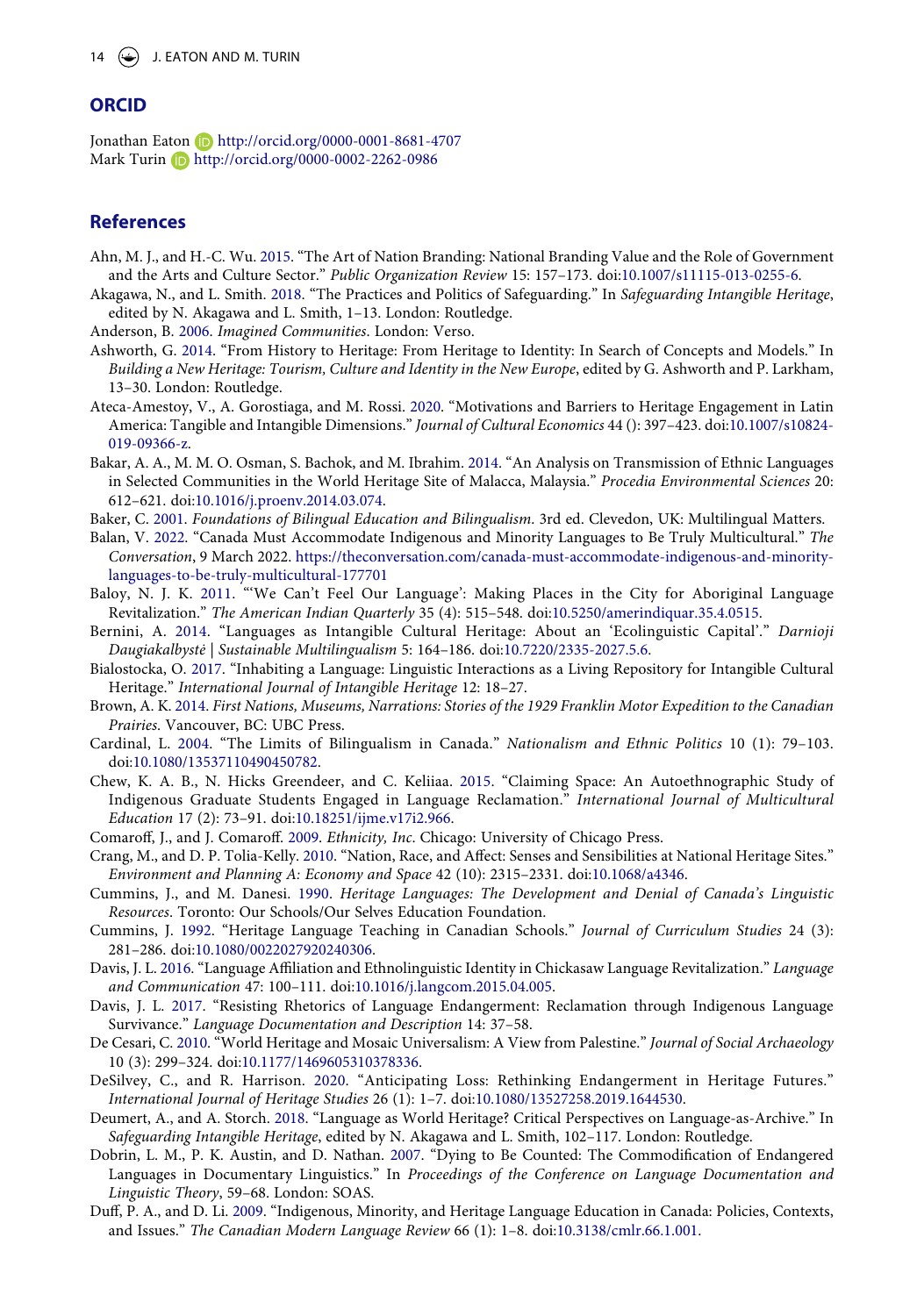- <span id="page-15-9"></span>Garrod, B., and A. Fyall. [2000.](#page-7-5) "Managing Heritage Tourism." *Annals of Tourism Research* 27 (3): 682–708. doi:[10.1016/S0160-7383\(99\)00094-8.](https://doi.org/10.1016/S0160-7383(99)00094-8)
- <span id="page-15-2"></span>Gentry, K., and L. Smith. [2019.](#page-3-0) "Critical Heritage Studies and the Legacies of the Late-Twentieth Century Heritage Canon." *International Journal of Heritage Studies* 1–21. doi:[10.1080/13527258.2019.1570964.](https://doi.org/10.1080/13527258.2019.1570964)
- <span id="page-15-16"></span>Gibson, E. [2017](#page-7-1). "Returning Home: Heritage Work among the Stl'atl'imx of the Lower Lillooet River Valley." *International Journal of Heritage Studies* 23 (3): 183–199. doi:[10.1080/13527258.2016.1261921.](https://doi.org/10.1080/13527258.2016.1261921)
- <span id="page-15-21"></span>Giglitto, D., L. Ciolfi, and W. Bosswick. [2022](#page-10-1). "Building a Bridge: Opportunities and Challenges for Intangible Cultural Heritage at the Intersection of Institutions, Civic Society, and Migrant Communities." *International Journal of Heritage Studies* 28 (1): 74–91. doi:[10.1080/13527258.2021.1922934](https://doi.org/10.1080/13527258.2021.1922934).
- <span id="page-15-20"></span>Grenoble, L. A., and L. J. Whaley. [2005.](#page-9-1) *Saving Languages: An Introduction to Language Revitalization*. Cambridge, UK: Cambridge University Press.
- <span id="page-15-23"></span>Grey, S., and R. Kuokkanen. [2020](#page-11-1). "Indigenous Governance of Cultural Heritage: Searching for Alternatives to Co-Management." *International Journal of Heritage Studies* 26 (10): 919–941. doi:[10.1080/](https://doi.org/10.1080/13527258.2019.1703202) [13527258.2019.1703202](https://doi.org/10.1080/13527258.2019.1703202).
- <span id="page-15-25"></span>Hallett, D., M. J. Chandler, and C. E. Lalonde. [2007](#page-11-2). "Aboriginal Language Knowledge and Youth Suicide." *Cognitive Development* 22 (3): 392–399. doi:[10.1016/j.cogdev.2007.02.001](https://doi.org/10.1016/j.cogdev.2007.02.001).
- <span id="page-15-3"></span>Harrison, R., and D. Rose. [2010](#page-3-1). "Intangible Heritage." In *Understanding Heritage and Memory*, edited by T. Benton, 238–276. Manchester: Manchester University Press.
- <span id="page-15-1"></span>Harrison, R. [2013](#page-3-2). *Heritage: Critical Approaches*. New York: Routledge.
- <span id="page-15-4"></span>Hølleland, H., and J. Skrede. [2019](#page-4-2). "What's Wrong with Heritage Experts? An Interdisciplinary Discussion of Experts and Expertise in Heritage Studies." *International Journal of Heritage Studies* 25 (8): 825–836. doi:[10.1080/](https://doi.org/10.1080/13527258.2018.1552613) [13527258.2018.1552613](https://doi.org/10.1080/13527258.2018.1552613).
- <span id="page-15-19"></span>Leeman, J. [2015.](#page-8-3) "Heritage Language Education and Identity in the United States." *Annual Review of Applied Linguistics* 35: 100–119. doi:[10.1017/S0267190514000245](https://doi.org/10.1017/S0267190514000245).
- <span id="page-15-10"></span>MacCarthy, M. [2020](#page-7-6). "Tourism and Indigenous Peoples." In *Oxford Research Encyclopedia of Anthropology*, Oxford: Oxford University Press. doi:[10.1093/acrefore/9780190854584.013.117.](https://doi.org/10.1093/acrefore/9780190854584.013.117)
- <span id="page-15-27"></span>MacDonald, D. B. [2015](#page-12-2). "Canada's History Wars: Indigenous Genocide and Public Memory in the United States, Australia and Canada." *Journal of Genocide Research* 17 (4): 411–431. doi:[10.1080/14623528.2015.1096583.](https://doi.org/10.1080/14623528.2015.1096583)
- <span id="page-15-22"></span>Martindale, A., S. Shneiderman, and M. Turin. [2018.](#page-11-3) "Time, Oral Tradition, and Technology." In *Memory*, edited by P. Tortell, M. Turin, and M. Young, 197–206. Vancouver, BC: Peter Wall Institute for Advanced Studies.
- <span id="page-15-12"></span>McCarty, T. L., M. E. Romero-Little, L. Warhol, and O. Zepeda. [2009](#page-7-2). "Indigenous Youth as Language Policy Makers." *Journal of Language, Identity, and Education* 8 (5): 291–306. doi:[10.1080/15348450903305098.](https://doi.org/10.1080/15348450903305098)
- <span id="page-15-13"></span>McCarty, T. L. [2014.](#page-7-2) "Negotiating Sociolinguistic Borderlands—Native Youth Language Practices in Space, Time, and Place." *Journal of Language, Identity, and Education* 13 (4): 254–267. doi:[10.1080/15348458.2014.939031.](https://doi.org/10.1080/15348458.2014.939031)
- <span id="page-15-26"></span>McIvor, O., A. Napoleon, and K. M. Dickie. [2009](#page-11-4). "Language and Culture as Protective Factors for At-Risk Communities." *International Journal of Indigenous Health* 5 (1): 6–25.
- <span id="page-15-14"></span>McLean, F. [2006](#page-7-1). "Introduction: Heritage and Identity." *International Journal of Heritage Studies* 12 (1): 3–7. doi:[10.1080/13527250500384431.](https://doi.org/10.1080/13527250500384431)
- <span id="page-15-11"></span>Meek, B. A. [2017](#page-7-7). "Native American Languages and Linguistic Anthropology: From the Legacy of Salvage Anthropology to the Promise of Linguistic Self-Determination." In *Engaging Native American Publics*, edited by P. V. Kroskrity and B. A. Meek, 3–24. London: Routledge.
- <span id="page-15-17"></span>Nagy, N. [2021](#page-8-3). "Heritage Languages in Canada." In *The Cambridge Handbook of Heritage Languages and Linguistics*, edited by S. Montrul and M. Polinsky, 178–204. Cambridge, UK: Cambridge University Press.
- <span id="page-15-6"></span>Perley, B. C. [2012.](#page-5-1) "Zombie Linguistics: Experts, Endangered Languages and the Curse of Undead Voices." *Anthropological Forum* 22 (2): 133–149. doi:[10.1080/00664677.2012.694170](https://doi.org/10.1080/00664677.2012.694170).
- <span id="page-15-7"></span>Pine, A., and M. Turin. [2017](#page-6-3). "Language Revitalization." In *Oxford Research Encyclopedia of Linguistics*, edited by M. Aronoff. New York: Oxford University Press. doi:[10.1093/acrefore/9780199384655.013.8](https://doi.org/10.1093/acrefore/9780199384655.013.8).
- <span id="page-15-18"></span>Polinsky, M., and O. Kagan. [2007.](#page-8-3) "Heritage Languages: In the 'Wild' and in the Classroom." *Language and Linguistics Compass* 1 (5): 368–395. doi:[10.1111/j.1749-818x.2007.00022.x](https://doi.org/10.1111/j.1749-818x.2007.00022.x).
- <span id="page-15-8"></span>Rico, T. [2015.](#page-6-1) "Heritage at Risk: The Authority and Autonomy of a Dominant Preservation Framework." In *Heritage Keywords*, edited by T. Rico and K. L. Samuels, 147–162. Boulder: University Press of Colorado.
- <span id="page-15-15"></span>Russell, I. [2010.](#page-7-1) "Heritage, Identities, and Roots: A Critique of Arborescent Models of Heritage and Identity." In *Heritage Values in Contemporary Society*, edited by G. S. Smith, P. M. Messenger, and H. A. Soderland, 29–41. Walnut Creek, CA: Left Coast Press.
- <span id="page-15-5"></span>Smeets, R. [2004.](#page-4-3) "Language as a Vehicle of the Intangible Cultural Heritage." *Museum International* 56 (1–2): 156–165. doi:[10.1111/j.1350-0775.2004.00470.x.](https://doi.org/10.1111/j.1350-0775.2004.00470.x)
- <span id="page-15-0"></span>Smith, L. [2006.](#page-3-3) *Uses of Heritage*. London: Routledge.
- <span id="page-15-24"></span>Srikanth, S. [2020.](#page-11-5) *Innis Herald*. Indigenous Language Revitalization: An Interview with Professor Ryan DeCaire. <http://theinnisherald.com/indigenous-language-revitalization-an-interview-with-professor-ryan-decaire>